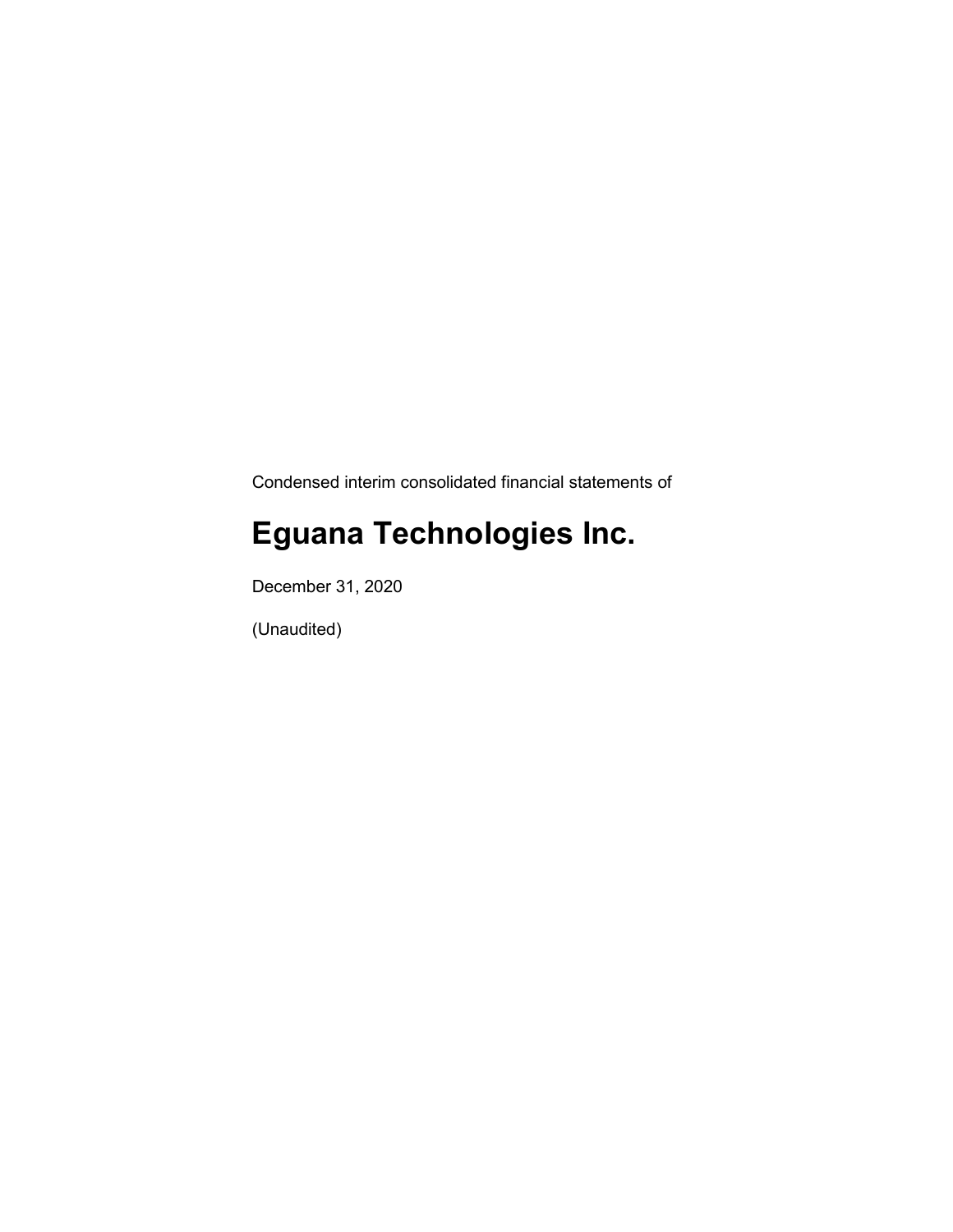December 31, 2020

### Table of contents

| Unaudited condensed interim consolidated statements of changes in equity (deficiency) 5 |  |
|-----------------------------------------------------------------------------------------|--|
|                                                                                         |  |
|                                                                                         |  |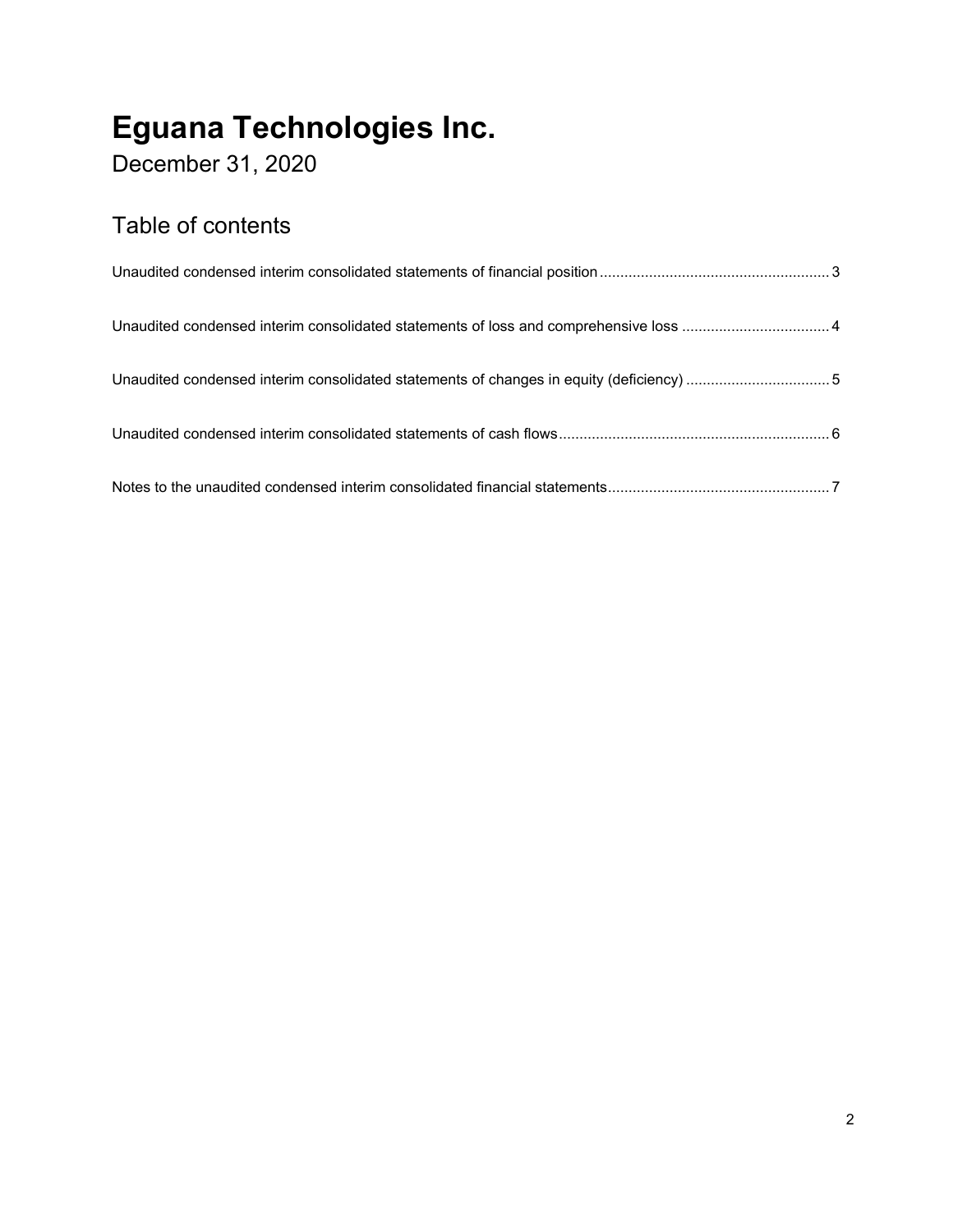Condensed interim consolidated statements of financial position

Stated in Canadian dollars Unaudited

|                                          |                | December 31    | September 30   |
|------------------------------------------|----------------|----------------|----------------|
|                                          | <b>Note</b>    | 2020           | 2020           |
| <b>Assets</b>                            |                |                |                |
| Current:                                 |                |                |                |
| Cash                                     |                | 208,427        | 527,702        |
| Accounts receivable                      |                | 786,852        | 684,307        |
| Inventory                                | $\overline{4}$ | 1,469,311      | 1,544,105      |
| Prepaid expenses and deposits            |                | 246,990        | 253,363        |
|                                          |                | 2,711,580      | 3,009,477      |
| Non-current:                             |                |                |                |
| Development costs                        |                | 3              | 3              |
| Property and equipment                   |                | 406,219        | 435,209        |
| Right-of-use assets                      |                | 320,160        | 347,315        |
|                                          |                | 3,437,962      | 3,792,004      |
| <b>Liabilities</b>                       |                |                |                |
| Current:                                 |                |                |                |
| Accounts payable and accrued liabilities | 16             | 4,149,073      | 4,051,734      |
| Warranty provision                       |                | 522,598        | 507,929        |
| Deferred revenue                         |                | 93,556         | 610,913        |
| Current portion of long-term debt        | 6              | 1,082,618      | 1,314,756      |
| Derivative liability                     | 6              | 1,140,221      | 1,152,000      |
| Current portion of lease liability       | 9              | 140,675        | 154,199        |
| Current portion of other liabilities     | 9              | 524,810        | 450,376        |
|                                          |                | 7,653,551      | 8,241,907      |
|                                          |                |                |                |
| Non-current:                             |                |                |                |
| Long-term debt                           | 6              | 71,866         | 298,066        |
| <b>Debentures</b>                        | 7              | 7,362,232      | 7,288,750      |
| Preferred shares                         | 8              | 4,509,986      | 4,322,486      |
| Lease liability                          | 9              | 243,496        | 255,359        |
| Other liabilities                        | 9              | 657,791        | 842,270        |
|                                          |                | 20,498,922     | 21,248,838     |
| Shareholders' equity (deficiency)        |                |                |                |
| Common shares                            | 10             | 47,932,608     | 45,634,694     |
| Preferred shares                         | 11             | 567,155        | 567,155        |
| Warrants                                 | 13             | 2,592,598      | 2,488,365      |
| Contributed surplus                      | 14             | 11,400,882     | 10,989,832     |
| Foreign currency translation reserve     |                | (291, 721)     | (229, 700)     |
| Deficit                                  |                | (79, 262, 482) | (76, 907, 180) |
|                                          |                | (17,060,960)   | (17, 456, 834) |
|                                          |                | 3,437,962      | 3,792,004      |

*Going concern (Note 2(c))*

*The accompanying notes are an integral part of these condensed interim consolidated financial statements.*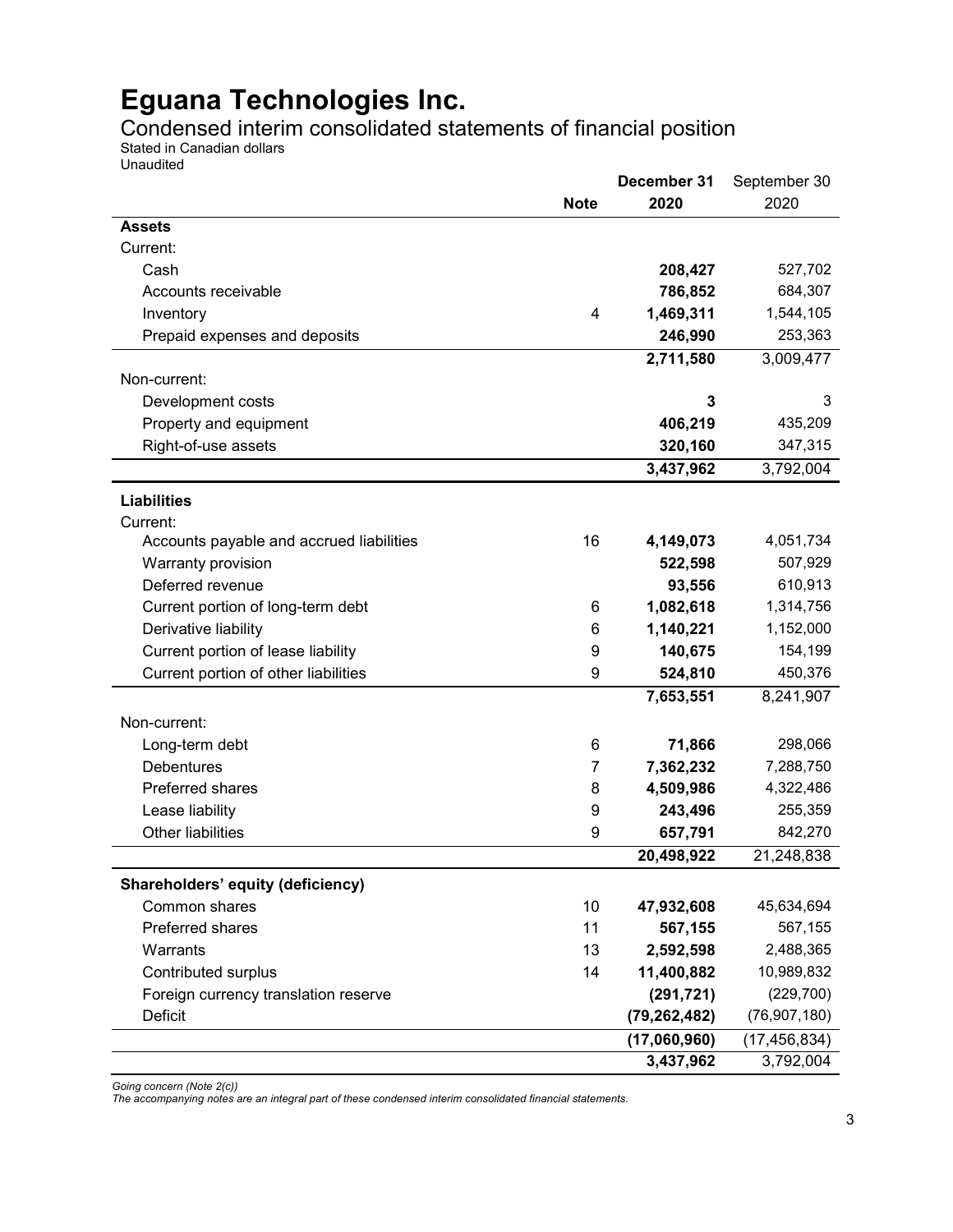Condensed interim consolidated statements of loss and comprehensive loss For the three-month periods ended December 31,

Stated in Canadian dollars

Unaudited

|                                             | <b>Note</b> | 2020          | 2019                    |
|---------------------------------------------|-------------|---------------|-------------------------|
|                                             |             |               | Restated<br>(note 2(b)) |
| Sales and engineering services              | 19          | 2,323,787     | 2,635,161               |
| Cost of goods sold                          |             | 2,133,850     | 2,405,073               |
| Gross margin                                |             | 189,937       | 230,088                 |
| Expenses                                    |             |               |                         |
| General and administrative                  | 16          | 810,021       | 529,519                 |
| Selling and marketing                       | 16          | 456,034       | 540,752                 |
| Product research and development            | 16          | 431,081       | 199,782                 |
| Operations                                  |             | 241,942       | 267,422                 |
|                                             |             | 1,939,078     | 1,537,475               |
| Loss before undernoted items                |             | (1,749,141)   | (1,307,387)             |
| Financing costs                             | 17          | (711, 647)    | (486, 351)              |
| Unrealized foreign exchange gain            |             | 105,486       | 40,636                  |
| Other income                                |             |               | 1                       |
| <b>Net loss</b>                             |             | (2,355,302)   | (1,753,101)             |
| Foreign currency adjustment to equity       |             | (62, 021)     | (5, 161)                |
| <b>Total comprehensive loss</b>             |             | (2, 417, 323) | (1,758,262)             |
| Loss per common share                       |             |               |                         |
| Basic and diluted                           |             | (0.01)        | (0.01)                  |
| Weighted average number of common<br>shares |             |               |                         |
| Basic and diluted                           | 10          | 234,621,632   | 226,943,753             |

*The accompanying notes are an integral part of these condensed interim consolidated financial statements.*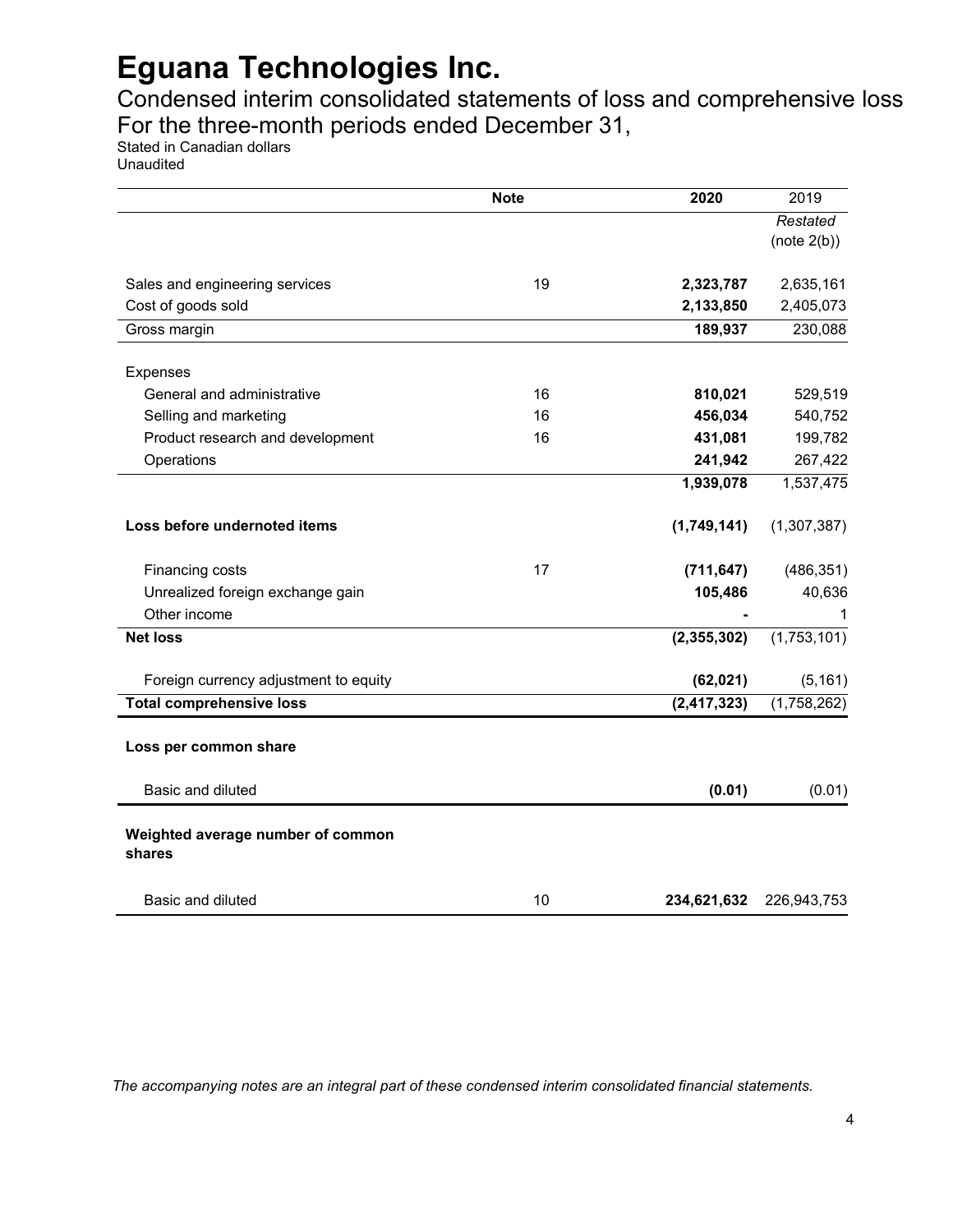Condensed interim consolidated statements of change in equity (deficiency) For the three-month periods ended December 31,

Stated in Canadian dollars Unaudited

|                                         | Common<br>shares | Preferred<br>shares      | Warrants  | Contributed<br>surplus | Foreign<br>currency<br>translation<br>reserve | Deficit<br>Restated<br>(note 2(b)) | Total          |
|-----------------------------------------|------------------|--------------------------|-----------|------------------------|-----------------------------------------------|------------------------------------|----------------|
| Balance October 1, 2020                 | 45,634,694       | 567,155                  | 2,488,365 | 10,989,832             | (229, 700)                                    | (76, 907, 180)                     | (17, 456, 834) |
| Loss for the period                     |                  |                          |           |                        |                                               | (2,355,302)                        | (2,355,302)    |
| Other comprehensive loss                |                  |                          |           |                        | (62,021)                                      |                                    | (62,021)       |
| Issue of share capital                  | 1,245,513        |                          |           |                        |                                               |                                    | 1,245,513      |
| Issuance of partnership units (note 12) | 909,967          |                          |           |                        |                                               |                                    | 909,967        |
| Warrants issued                         |                  | -                        | 104,977   |                        |                                               |                                    | 104,977        |
| Warrants exercised                      | 1,513            | $\overline{\phantom{a}}$ | (744)     |                        |                                               |                                    | 769            |
| Stock options exercised                 | 42,752           |                          |           | (21,001)               |                                               |                                    | 21,751         |
| Convertible debenture exercised         | 98,169           |                          |           |                        |                                               |                                    | 98,169         |
| Share-based payments                    |                  |                          |           | 432,051                |                                               |                                    | 432,051        |
| <b>Balance December 31, 2020</b>        | 47,932,608       | 567,155                  | 2,592,598 | 11,400,882             | (291, 721)                                    | (79, 262, 482)                     | (17,060,960)   |
|                                         |                  |                          |           |                        |                                               |                                    |                |
| Balance October 1, 2019                 | 45,366,483       | 567,155                  | 1,187,433 | 10,679,365             | (152, 888)                                    | (68, 668, 528)                     | (11,020,980)   |
| Loss for the period                     |                  |                          |           |                        |                                               | (1,753,101)                        | (1,753,101)    |
| Other comprehensive loss                |                  |                          |           |                        | (5, 161)                                      |                                    | (5, 161)       |
| Warrants expired                        |                  |                          | (88, 634) | 88,634                 |                                               |                                    |                |
| Share-based payments                    |                  |                          |           | 37,916                 |                                               |                                    | 37,916         |
| <b>Balance December 31, 2019</b>        | 45,366,483       | 567,155                  | 1,098,799 | 10,805,915             | (158, 049)                                    | (70, 421, 629)                     | (12, 741, 326) |

*The accompany notes are an integral part of these condensed interim consolidated financial statements.*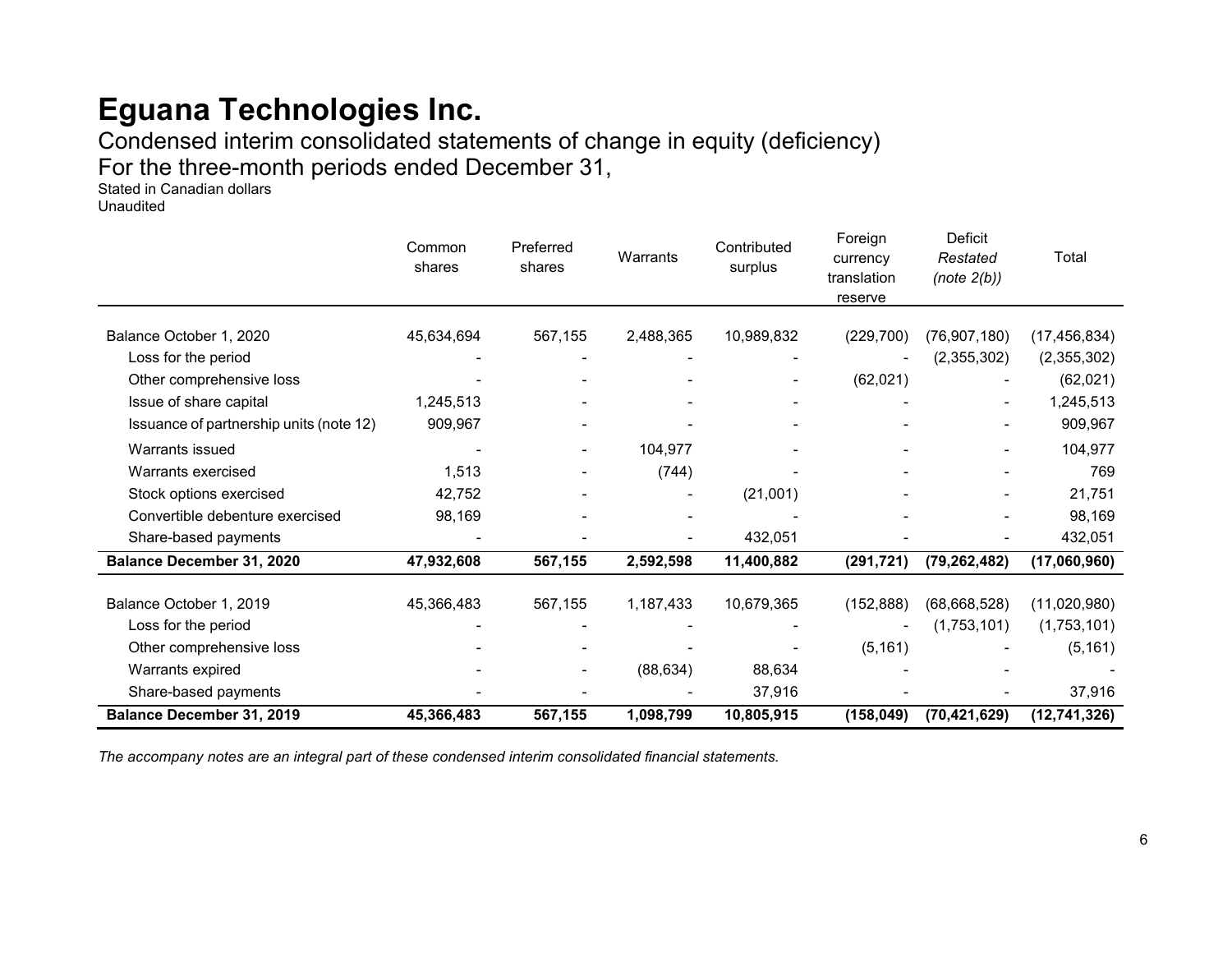Condensed interim consolidated statements of cash flows

For the three-month periods ended December 31,

Stated in Canadian dollars Unaudited

|                                                                                    | <b>Note</b> | 2020                | 2019          |
|------------------------------------------------------------------------------------|-------------|---------------------|---------------|
|                                                                                    |             |                     | Restated      |
|                                                                                    |             |                     | (note 2(b))   |
| <b>Operating activities</b>                                                        |             |                     |               |
| Net loss                                                                           |             | (2,355,302)         | (1,753,101)   |
| Share-based payments                                                               | 14,16       | 432,051             | 37,916        |
| Financing costs                                                                    | 17          | 711,647             | 486,351       |
| Amortization of property & equipment                                               |             | 33,662              | 46,019        |
| Amortization of lease assets                                                       |             | 51,546              | 43,622        |
| Warranty provision                                                                 |             | 14,670              | 53,639        |
| Unrealized foreign exchange (gain) loss                                            |             | (105, 486)          | (40, 636)     |
|                                                                                    |             | (1, 217, 212)       | (1, 126, 190) |
| Net change in non-cash working capital                                             | 18          | (694, 846)          | 2,399,787     |
| Cash flow (used in) from operating activities                                      |             | (1,912,058)         | 1,273,597     |
|                                                                                    |             |                     |               |
| <b>Financing activities</b>                                                        |             |                     |               |
| Proceeds from bridge loan                                                          | 5           |                     | 280,000       |
| Cost of issuing bridge loan                                                        | 5           |                     | (3,745)       |
| Proceeds from issuance of common shares                                            | 10          | 1,500,000           |               |
| Cost of issuing common shares                                                      | 10          | (196, 598)          |               |
| Proceeds from issuance of limited partnership                                      | 12          | 1,150,000           |               |
| units                                                                              | 12          |                     |               |
| Cost of issuing limited partnership units<br>Proceeds on exercise of stock options | 14          | (193, 276)          |               |
| Proceeds on exercise of warrants                                                   | 13          | 21,751              |               |
| Repayment of long-term debt                                                        | 6           | 1,100<br>(456, 081) | (153, 879)    |
| Repayment of leases                                                                | 9           | (64, 762)           | (58, 472)     |
| Repayment of other liabilities                                                     | 9           | (164, 679)          | (42, 372)     |
| Cash flow from financing activities                                                |             | 1,597,455           | 21,532        |
|                                                                                    |             |                     |               |
| <b>Investing activities</b>                                                        |             |                     |               |
| Capital asset additions                                                            |             | (4, 672)            | (8, 404)      |
| Cash flow used in investing activities                                             |             | (4, 672)            | (8, 404)      |
|                                                                                    |             |                     |               |
| Net change in cash                                                                 |             | (319, 275)          | 1,286,725     |
| Cash, beginning of period                                                          |             | 527,702             | 480,170       |
| Cash, end of period                                                                |             | 208,427             | 1,766,895     |

*The accompanying notes are an integral part of these condensed interim consolidated financial statements.*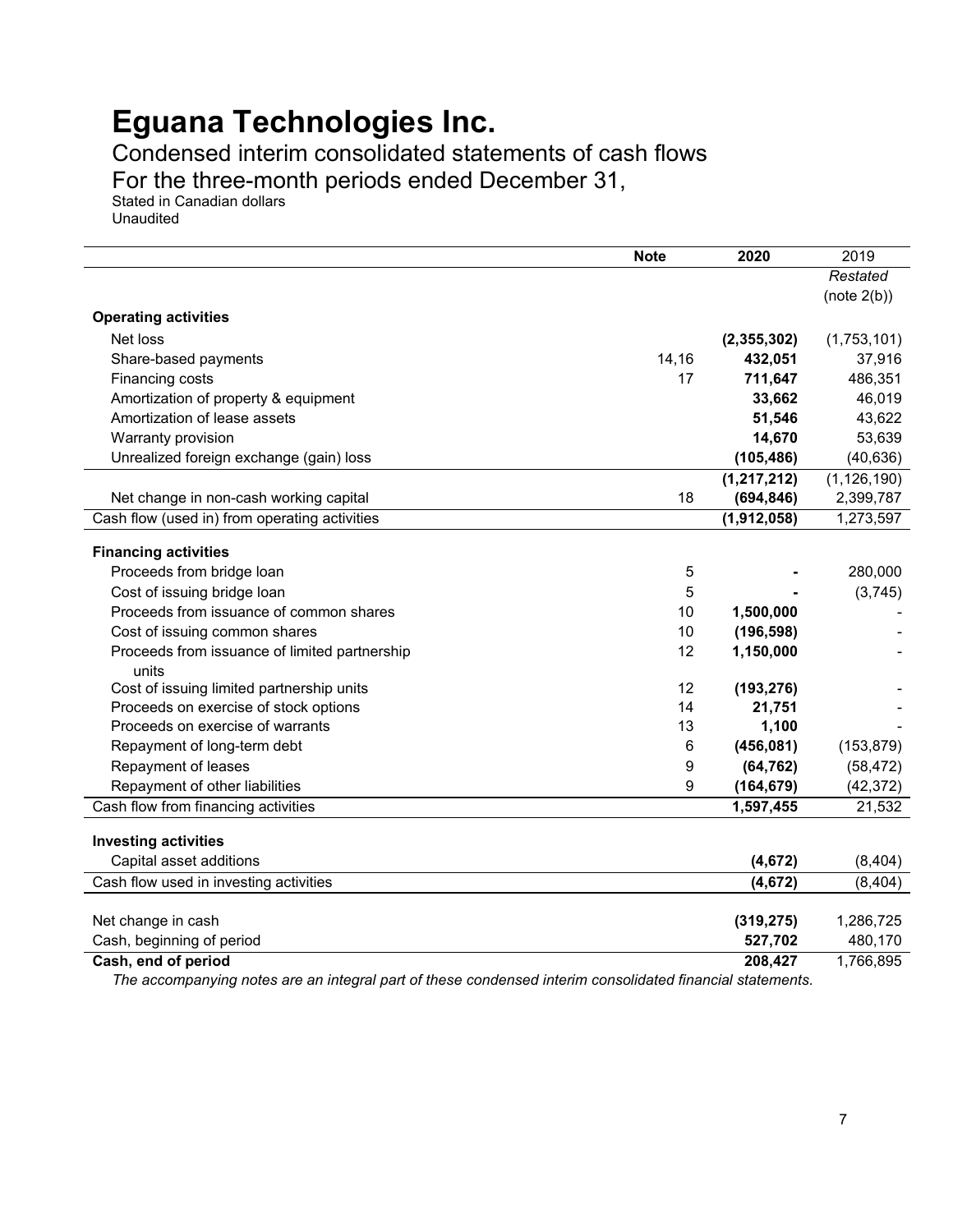### Notes to the condensed interim consolidated financial statements

December 31, 2020 Stated in Canadian dollars

Unaudited

### **1. Description of the business**

Eguana Technologies Inc. ("the Company"), incorporated under the *Alberta Business Corporations Act*, designs and manufactures high performance residential and commercial energy storage systems. Eguana has two decades of experience delivering grid edge power electronics for fuel cell, photovoltaic and battery applications. The Company is a publicly traded company headquartered at Unit 3, 6143 –  $4<sup>th</sup>$  Street SE, Calgary, Alberta, Canada and its shares trade on the TSX Venture Exchange (the "TSX-V") under the symbol "EGT".

### **2. Basis of preparation**

### **(a) Statement of compliance**

These unaudited condensed interim consolidated financial statements ("the financial statements") were prepared in accordance with IAS 34 Interim Financial Reporting.

These financial statements do not comprise all the information required for annual audited consolidated financial statements and therefore should be read in conjunction with the annual audited consolidated financial statements for the years ended September 30, 2020 and 2019, which were prepared in accordance with IFRS.

These unaudited condensed interim consolidated financial statements follow the same accounting policies as outlined in Notes 2 and 4 of the audited consolidated financial statements for the year ended September 30, 2020.

The preparation of financial statements requires the use of certain critical accounting estimates. It also requires management to exercise judgment in applying the Company's accounting policies. The areas involving a higher degree of judgment or complexity, or areas where assumptions and estimates are significant to the financial statements are consistent with those disclosed in Note 2 of the September 30, 2020 audit consolidated financial statements.

These financial statements were approved and authorized for issuance by the Board of Directors of the Company on March 1, 2021.

### **(b) Restatement**

During the preparation of the condensed interim consolidated financial statements for the three-month period ended December 31, 2020, management identified an overstatement of \$167,000 in the revenue recorded in the comparative period ended December 31, 2019. This revenue should instead have been allocated to the second quarter ended March 31, 2020. Management also identified an understatement of cost of goods sold of \$17,600 which had originally booked within product research and development expenses. The impact of the errors on the December 31, 2019 condensed interim consolidated financial statements is summarized below: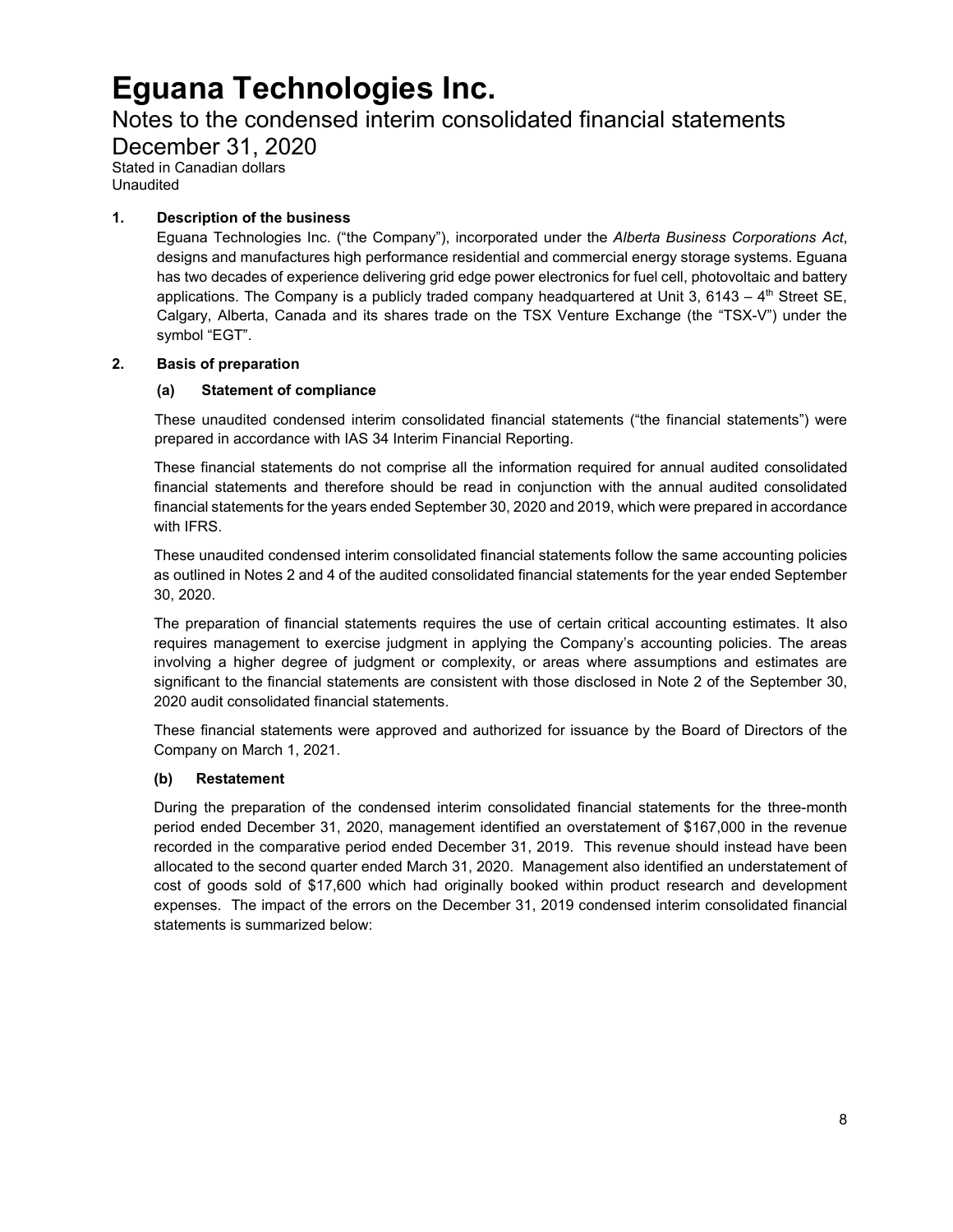Notes to the condensed interim consolidated financial statements

December 31, 2020

Stated in Canadian dollars Unaudited

*Extract from the condensed interim consolidated statement of loss and comprehensive loss* 

|                                  | Three-month period<br>ended December<br>31, 2019 before<br>restatement | Restatement | Three-month period<br>ended December<br>31, 2019 as restated |
|----------------------------------|------------------------------------------------------------------------|-------------|--------------------------------------------------------------|
| Sales and engineering services   | 2,802,161                                                              | (167,000)   | 2,635,161                                                    |
| Cost of goods sold               | 2,387,473                                                              | 17,600      | 2,405,073                                                    |
| Gross Margin                     | 414,688                                                                | (184, 600)  | 230,088                                                      |
| Product research and development | 217,382                                                                | (17,600)    | 199,782                                                      |
| Loss before undernoted items     | (1, 140, 387)                                                          | (167,000)   | (1,307,387)                                                  |
| Net loss                         | (1,586,101)                                                            | (167,000)   | (1,753,101)                                                  |
| Total comprehensive loss         | (1,591,262)                                                            | (167,000)   | (1,758,262)                                                  |

*Extract from the condensed interim consolidated statement of cash flows*

|                                           | Three-month period<br>ended December<br>31, 2019 before<br>restatement | Restatement | Three-month period<br>ended December<br>31, 2019 as restated |
|-------------------------------------------|------------------------------------------------------------------------|-------------|--------------------------------------------------------------|
| Net loss                                  | (1,586,101)                                                            | (167,000)   | (1,753,101)                                                  |
| Net change in non-cash working<br>capital | 2,232,787                                                              | 167,000     | 2,399,787                                                    |

### **(c) Going concern**

These consolidated financial statements were prepared on a going concern basis. The going concern basis of accounting assumes that the Company will continue its operations for the foreseeable future and will be able to realize its assets and discharge its liabilities and commitments in the normal course of business.

At December 31, 2020, the Company had not achieved profitable operations since its inception and had accumulated a deficit of \$79,262,482 (September 30, 2020 - \$76,907,180) and incurred a net loss for the three-month period ended December 31, 2020 of \$2,355,302 (December 31, 2019 - \$1,753,101). Whether and when the Company can attain profitability from operations is uncertain. At December 31, 2020 the Company has a working capital deficiency of \$4,941,971 (September 30, 2020 – \$5,232,430). The lack of profitable operations and current liabilities being in excess of current assets results in material uncertainties that may cast significant doubt on the Company's ability to continue as a going concern.

The ability to continue as a going concern is dependent on completing equity or debt financings and generating profitable operations in the future in order to meet liabilities as they come due and enable the Company to continue operations. The ability to continue as a going concern may be adversely impacted by the loss of customers and falling sales per customer. To address its financing requirements, the Company has completed a \$20 million private placed (Note x) and may need to also seek financing through the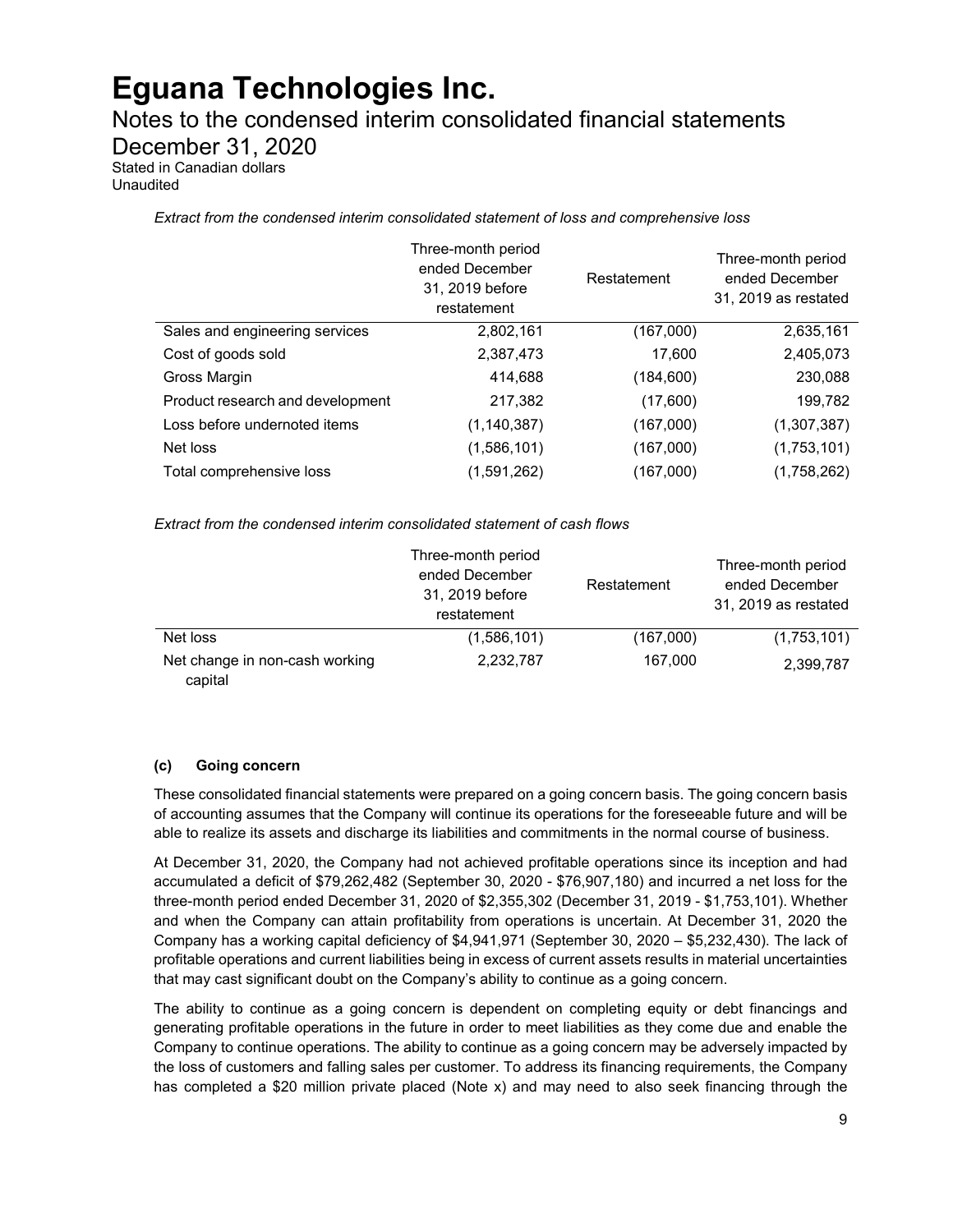### Notes to the condensed interim consolidated financial statements

December 31, 2020

Stated in Canadian dollars Unaudited

> issuance of common shares, first preferred shares, units of EGT Markets Limited Partnership and debentures. The outcome of these matters cannot be predicted at this time.

> These consolidated financial statements do not include any adjustments which could be significant to the amounts and classification of assets and liabilities that may be necessary should the Company be unable to obtain equity or debt financings or generate profitable operations in the future. Failure to continue as a going concern would require the restatement of assets, liabilities and shareholders' deficiency on a liquidation basis, which could differ materially from the going concern basis.

### **(d) COVID-19**

In March 2020, the World Health Organization declared coronavirus COVID-19 a global pandemic. This contagious disease outbreak, which has continued to spread, and any related adverse public health developments, has adversely affected workforces, economies, and financial markets globally, potentially leading to an economic downturn. It is not possible for the Company to predict the duration or magnitude of the adverse results of the outbreak and its effects on the Company's business or ability to raise funds.

### **3. Recently issued accounting pronouncements Future Accounting Policy Changes**

### *(a) IAS 1, Presentation of Financial Statements ("IAS 1")*

An amendment to IAS 1 was issued in January 2020 and applies to annual reporting periods beginning on or after January 1, 2023. The amendment clarifies the criterion for classifying a liability as non-current relating to the right to defer settlement of a liability for at least 12 months after the reporting period. The Company is assessing the impact of this standard.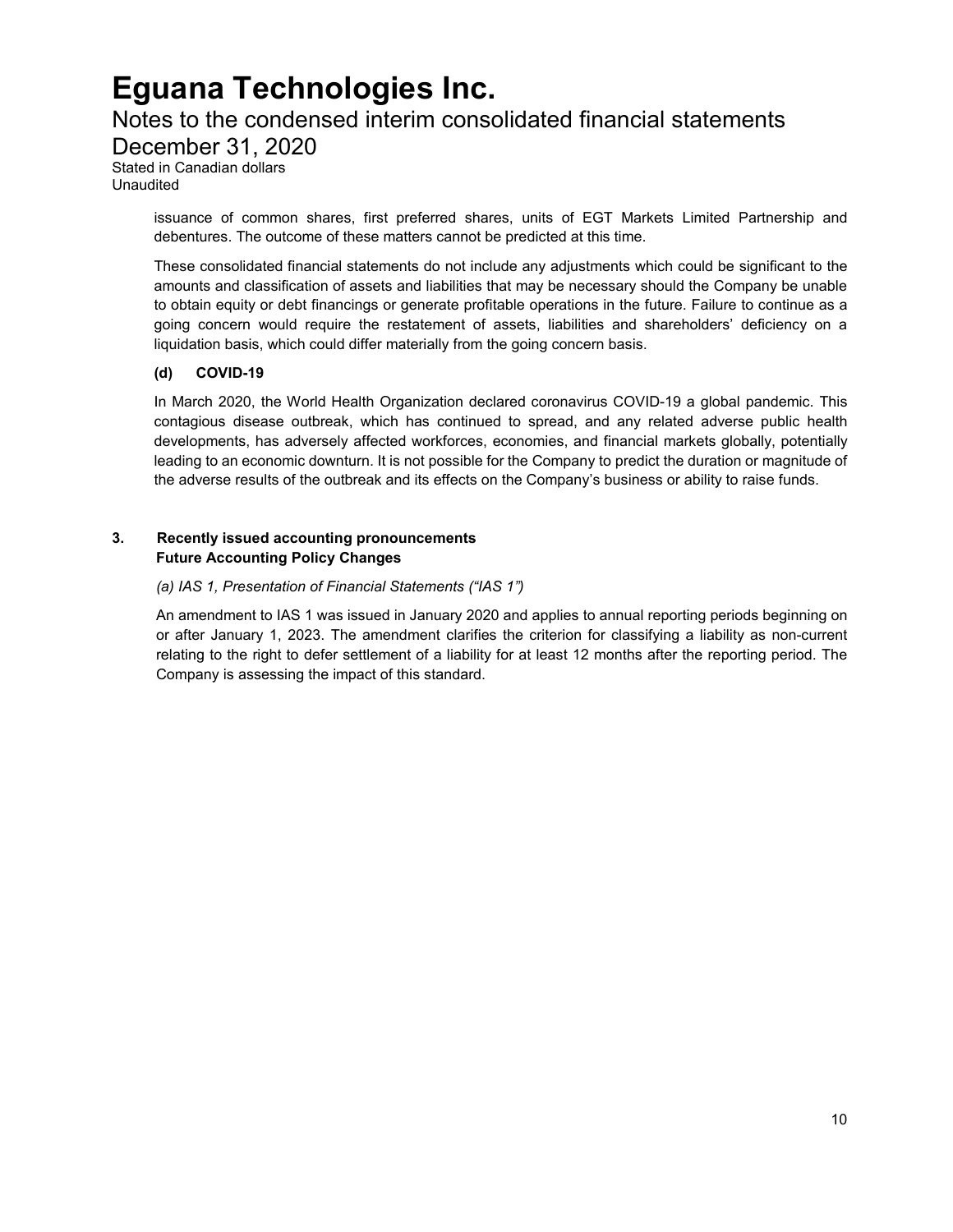Notes to the condensed interim consolidated financial statements

December 31, 2020

Stated in Canadian dollars Unaudited

### **4. Inventory**

|                              | December 31<br>2020 | September 30<br>2020 |
|------------------------------|---------------------|----------------------|
| Finished goods<br>Components | 693,496<br>775,815  | 574,136<br>969,969   |
|                              | 1,469,311           | 1,544,105            |

As at December 31, 2020, \$1,292,060 (September 30, 2020 - \$1,370,244) of inventory was carried at cost and \$177,251 (September 30, 2020 - \$173,861) was carried at net realizable value.

### **5. Bridge loan**

On November 29, 2019, the Company entered into a short-term bridge financing transaction ("Bridge Loan") in the amount of \$280,000, with certain accredited investors, including the Company's Chief Executive Officer. The principal amount of the Bridge Loan bore an interest rate of 12.0% per annum for the initial three-month period, and 24.0% per annum each month thereafter and held a maturity date of May 29, 2020. The Company had the right to prepay at any time a partial or the entire balance of the Bridge Loan outstanding together with accrued interest, without notice, penalty, or bonus. An administrative fee of 10% on the initial principal amount is due and payable on the earlier of payment or maturity date. On April 7, 2020, the Company repaid the full amount outstanding on the Bridge Loan.

### **6. Long-term debt and derivative liability**

|                                           | <b>Derivative</b><br>liability | Long-term debt | Total       |
|-------------------------------------------|--------------------------------|----------------|-------------|
| Balance October 1, 2019                   | 874,627                        | 2,495,615      | 3,370,242   |
| Loss on extinguishment of debt            |                                | 491,692        | 491,692     |
| Fair value allocation to warrant exchange |                                | (410, 898)     | (410, 898)  |
| Accretion and accrued interest            |                                | 360,381        | 360,381     |
| Repayment                                 |                                | (1,371,871)    | (1,371,871) |
| Fair value loss on derivative liability   | 277,373                        |                | 277,373     |
| Loss on foreign exchange                  |                                | 47,903         | 47,903      |
| Balance September 30, 2020                | 1,152,000                      | 1,612,822      | 2,764,822   |
| Accretion and accrued interest            |                                | 60,540         | 60,540      |
| Repayment                                 |                                | (456, 081)     | (456, 081)  |
| Gain on derivative liability              | (11, 779)                      |                | (11, 779)   |
| Gain on foreign exchange                  |                                | (62, 797)      | (62, 797)   |
| Balance December 31, 2020                 | 1,140,221                      | 1,154,484      | 2,294,705   |
| Less: current portion                     | (1, 140, 221)                  | (1,082,618)    | (2,222,839) |
|                                           |                                | 71,866         | 71,866      |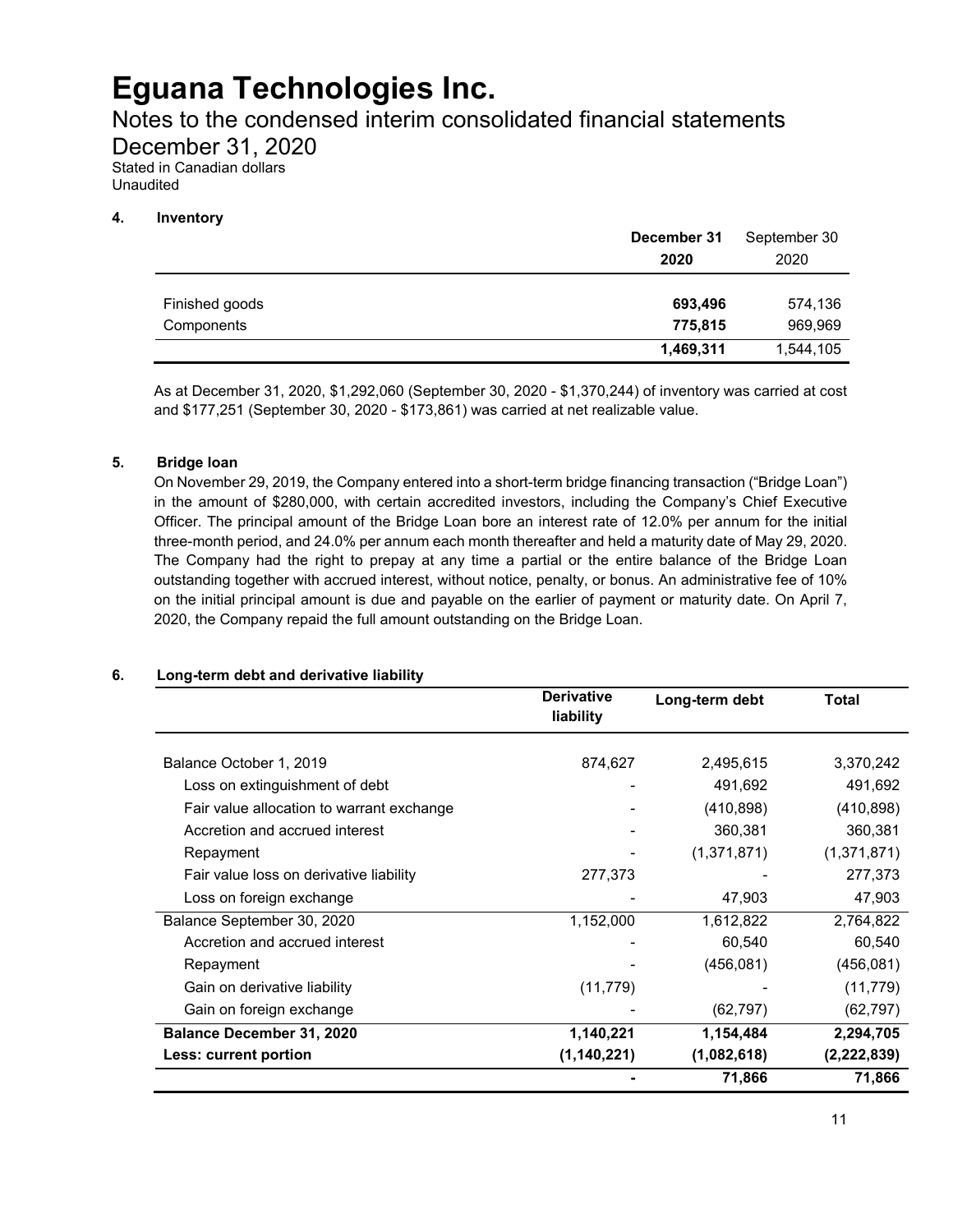Notes to the condensed interim consolidated financial statements

December 31, 2020

Stated in Canadian dollars Unaudited

> The derivative liability is carried at fair value through profit and loss and re-measured at each reporting date. The higher fair value was the present value of the warrant exchange payment using a discount rate of 16% and the value was determined to be \$1,140,221 at December 31, 2020.

> On December 31, 2019, the Company entered an amendment, that was finalized in January 2020, with the Senior Lender to the original loan agreement, wherein the monthly payments were reduced and comprised of interest only for four months commencing November 1, 2019 through February 1, 2020. The Senior Loan will continue to bear interest at a rate of 12.5% per annum and will now be repaid February 1, 2022. In consideration, 4,161,333 common share purchase warrants were issued, subsequent to quarter end, on January 22, 2020, at a price of \$0.06 per warrant for a period of five years, with an expiry date of January 22, 2025. The fair value of the amended loan was determined by applying a risk-adjusted rate of 18.1% to discount the contractual cash over the remaining life of the loan. The book value of the loan prior to amendment was then deducted from the new fair value, resulting in a loss on extinguishment of debt of \$80,794 in January 2020.

> The fair value of the warrant component was determined by using the Black-Scholes option pricing model using a nil dividend yield, a 1.46% interest rate and a volatility of 77.10%. The fair market value at issuance was \$410,898, also recognized as loss on extinguishment.

|                                  | Debt component of<br>convertible<br>debenture | Warrant component<br>of convertible<br>debenture (note 14) | Total      |
|----------------------------------|-----------------------------------------------|------------------------------------------------------------|------------|
| Balance October 1, 2019          | 3,018,560                                     | 895,184                                                    | 3,913,744  |
| Convertible debenture            | 4,000,000                                     | 1,000,000                                                  | 5,000,000  |
| Transaction costs                | (83, 465)                                     | (20, 866)                                                  | (104, 331) |
| Interest                         | (695, 551)                                    |                                                            | (695, 551) |
| Accretion                        | 1,199,841                                     |                                                            | 1,199,841  |
| Conversion to common shares      | (150, 635)                                    |                                                            | (150, 635) |
| Balance September 30, 2020       | 7,288,750                                     | 1,874,318                                                  | 9,163,068  |
| Interest                         | (226, 194)                                    |                                                            | (226, 194) |
| Accretion                        | 397,845                                       |                                                            | 397,845    |
| Conversion to common shares      | (98,169)                                      |                                                            | (98, 169)  |
| <b>Balance December 31, 2020</b> | 7,362,232                                     | 1,874,318                                                  | 9,236,550  |

### **7. Debentures**

On February 18, 2020 the Company entered into a shares for debt agreement with DHCT, wherein the Company amended the interest payment schedule of the convertible debenture certificate dated August 8, 2019, held by DHCT. The agreement settled \$60,000 of interest due through the issuance 545,454 common shares at a price of \$0.11 per share (note 14). The Company incurred transaction costs of \$1,651.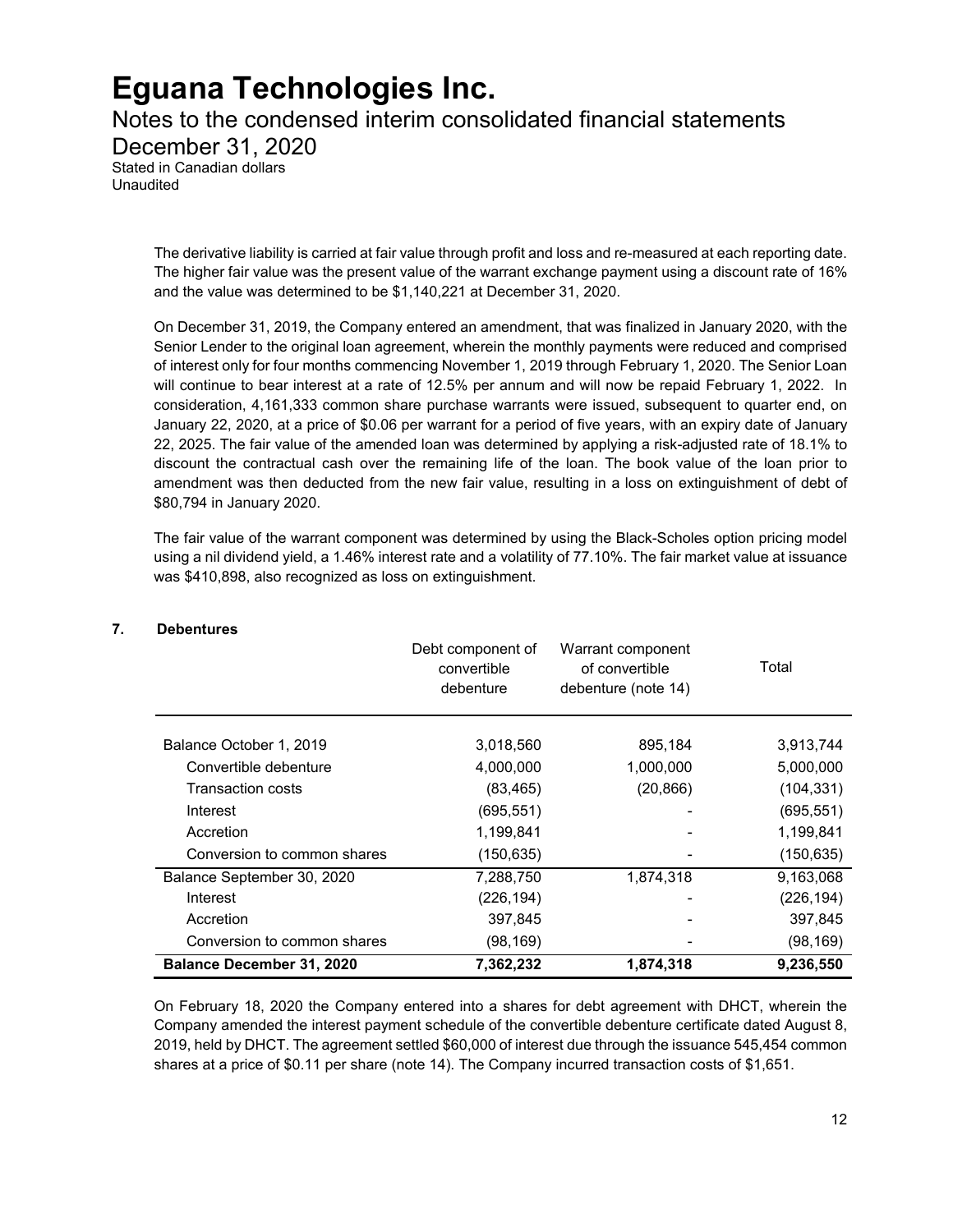### Notes to the condensed interim consolidated financial statements

December 31, 2020

Stated in Canadian dollars Unaudited

> On March 13, 2020 the Company closed a strategic investment with ITOCHU Corporation ("ITOCHU") and issued 5,000 unsecured convertible debentures at a price of \$1,000 per debenture ("ITOCHU Debentures"), for total gross proceeds of \$5,000,000. Each ITOCHU debenture is convertible into Units of the Company, at a price of \$0.15 per unit. Each Unit consists of one Common Share and one-half of one Warrant. Each whole Warrant shall enable the holder thereof to acquire an additional Common Share at a price of \$0.20 per share for a period of three years following the closing date of the issuance of the ITOCHU Debentures. The ITOCHU Debentures bear interest at 10% per annum, paid semi-annually in cash or additional common shares, and mature on March 13, 2023. The debt component was measured at the issue date at the present value of the cash interest and principal payments using a discount rate of 20% and a three-year term. The difference between the amount recorded for the debt component and the face value of the debentures is recorded in the statement of changes in equity (deficiency) as warrants. In connection with issuing the ITOCHU debentures, the Company incurred transaction costs of \$104,331 that were allocated on a pro rate basis to the carrying values.

> On August 10, 2020 the Company entered into a shares for debt agreement with DHCT, following prior practices with its largest shareholder. The agreement settled \$60,000 of interest due through the issuance 461,538 common shares at a price of \$0.13 per share (note 10). The Company incurred transaction costs of \$2,338.

### **8. Series A Preferred shares**

|                                  | Debt component of<br>preferred shares | Equity component of<br>preferred shares<br>(note 11) | Total     |
|----------------------------------|---------------------------------------|------------------------------------------------------|-----------|
| Balance October 1, 2019          | 3,621,769                             | 567,154                                              | 4,188,923 |
| Accretion                        | 700,717                               |                                                      | 700,717   |
| Balance September 30, 2020       | 4,322,486                             | 567,154                                              | 4,889,640 |
| Accretion                        | 187,500                               |                                                      | 187,500   |
| <b>Balance December 31, 2020</b> | 4,509,986                             | 567,154                                              | 5,077,140 |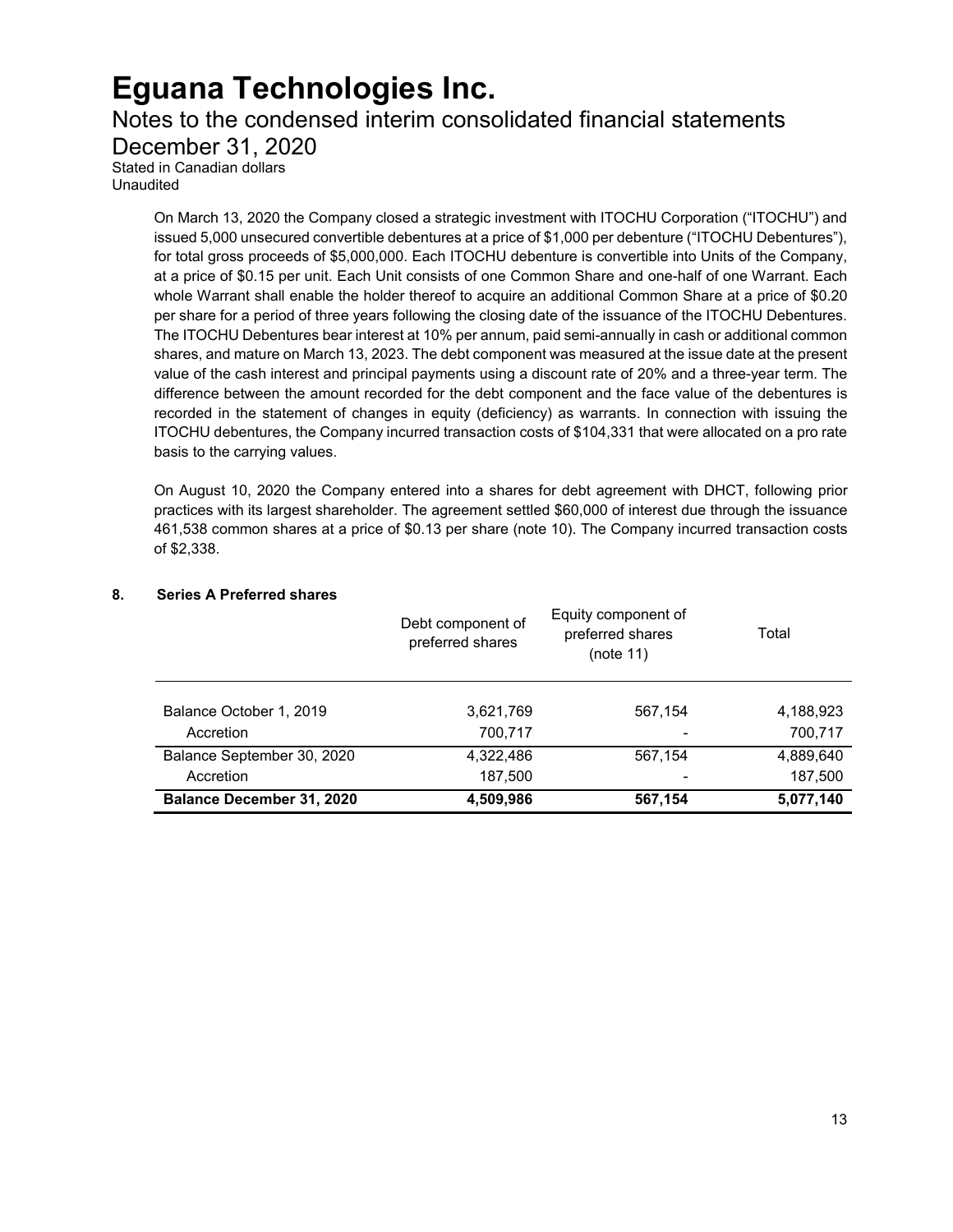Notes to the condensed interim consolidated financial statements

December 31, 2020

Stated in Canadian dollars Unaudited

#### **9. Other liabilities**

|                                  | Settlement<br>Agreement | Contingent<br>liability<br>settlement | Legal<br>settlement | Total      |
|----------------------------------|-------------------------|---------------------------------------|---------------------|------------|
| Balance October 1, 2019          | 314,581                 | 131,815                               |                     | 446,396    |
| Legal settlement liability       |                         |                                       | 905,182             | 905,182    |
| Accretion                        | 60,460                  | 31,827                                | 45,183              | 137,470    |
| Repayments                       | (157, 380)              | (39, 993)                             |                     | (197, 373) |
| Loss on foreign exchange         |                         | 685                                   | 286                 | 971        |
| Balance September 30, 2020       | 217,661                 | 124,334                               | 950,651             | 1,292,646  |
| Accretion                        | 10,710                  | 7,466                                 | 45,235              | 63,411     |
| Repayments                       | (36, 318)               |                                       | (128, 361)          | (164, 679) |
| Gain on foreign exchange         |                         | (5,957)                               | (2,820)             | (8, 777)   |
| <b>Balance December 31, 2020</b> | 192,053                 | 125,843                               | 864,705             | 1,182,601  |
| Less: current portion            | (133,050)               | (12, 552)                             | (379, 208)          | (524, 810) |
|                                  | 59,003                  | 113,291                               | 485,497             | 657,791    |

*Lease liability*

j.

| Balance October 1, 2019          | 551,796    |
|----------------------------------|------------|
| Accretion                        | 63,992     |
| Repayments                       | (240, 205) |
| Loss on foreign exchange         | 33,975     |
| Balance September 30, 2020       | 409,558    |
| Addition of lease liability      | 17,784     |
| Accretion                        | 14,130     |
| Repayments                       | (64, 762)  |
| Loss on foreign exchange         | 7,461      |
| <b>Balance December 31, 2020</b> | 384,171    |
| Less: current portion            | (140,675)  |
|                                  | 243,496    |

Total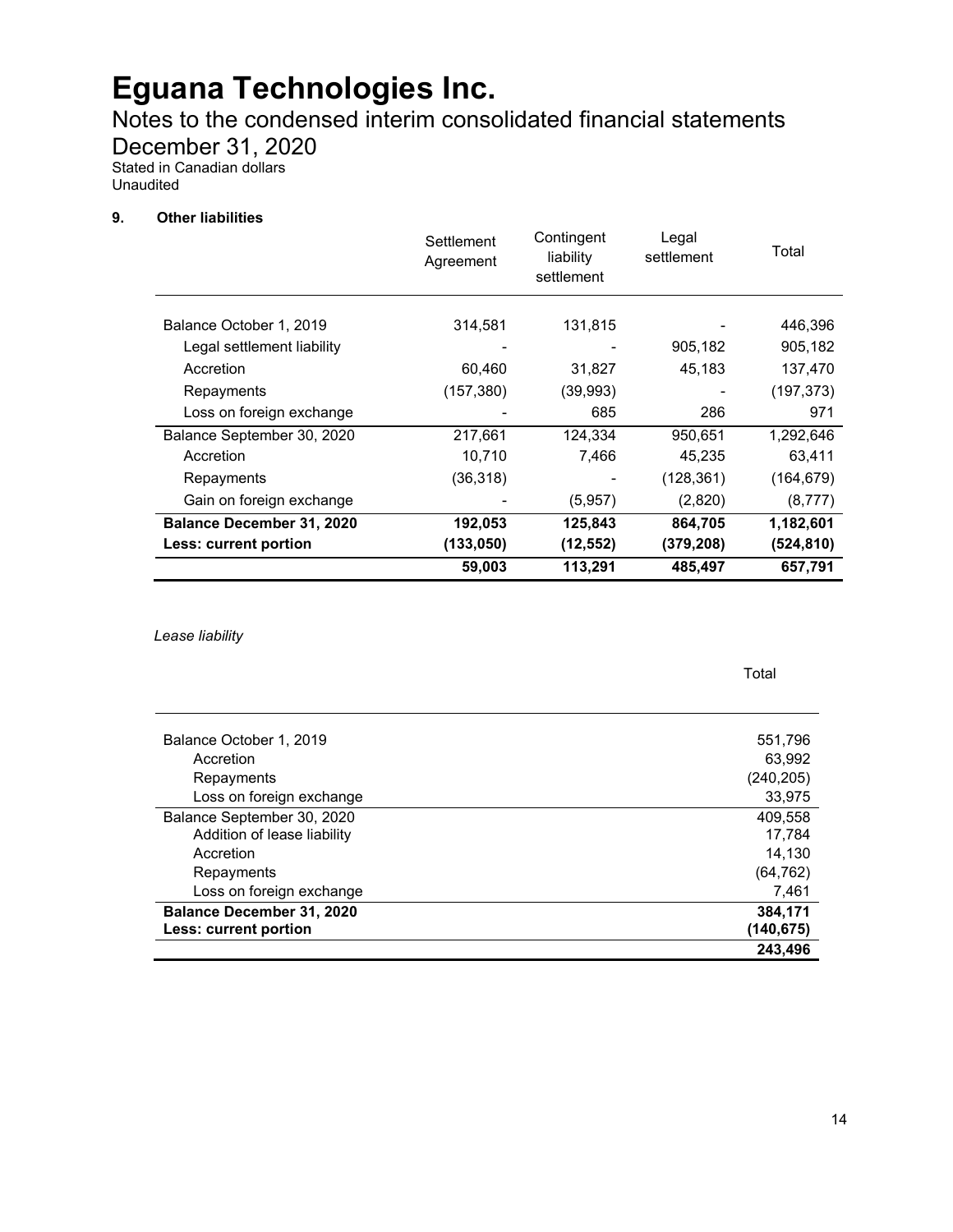### Notes to the condensed interim consolidated financial statements

December 31, 2020

Stated in Canadian dollars Unaudited

#### **10. Common shares**

*Authorized,* unlimited number

*Issued*

|                                         | Number of   | Amount     |
|-----------------------------------------|-------------|------------|
|                                         | shares      | $($ \$)    |
|                                         |             |            |
| Balance October 1, 2019                 | 226,943,753 | 45,366,483 |
| Issuance of common shares               | 1,006,992   | 120,000    |
| Issuance costs                          |             | (3,989)    |
| Exercise of debentures (note 7)         | 1,333,332   | 150,635    |
| Exercise of warrants (note 13)          | 7,333       | 1,565      |
| Balance September 30, 2020              | 229,291,410 | 45.634.694 |
| Issuance of common shares units         | 10,000,000  | 1,500,000  |
| Share issuance costs                    |             | (254, 487) |
| Issuance of partnership units (note 12) |             | 1,150,000  |
| Partnership unit costs (note 12)        |             | (240, 033) |
| Exercise of debentures (note 7)         | 833,332     | 98,169     |
| Exercise of warrants (note 13)          | 7,333       | 1,513      |
| Exercise of stock options (note 14)     | 175,000     | 42,752     |
| <b>Balance December 31, 2020</b>        | 240,307,075 | 47,932,608 |

In November, 2020, the Company closed a private placement of 10,000,000 common shares at an issue price of \$0.15 per common share, for gross proceeds of \$1,500,000. In connection with the offering, the Company incurred transaction costs of \$196,598, including agent commissions. Agents received 750,000 broker warrants (note 13), at a price of \$0.15 per warrant for a period of two years, with an expiry date of November 17, 2022. The fair value of the warrants was determined by using the Black-Scholes option pricing model using a nil dividend yield, a 0.27% interest rate and a volatility of 104.23%. The fair market value at issuance was \$57,889, also recognized as part share issuance costs.

#### *Weighted average number of common shares*

The weighted average number of shares as at December 31, 2020 and September 30, 2020 were determined by excluding preferred shares, stock options and warrants as the Company was in a loss position.

### **11. Preferred shares**

### *Authorized*

The Corporation is authorized to issue an unlimited number of convertible \$10, 8% redeemable First Preferred shares, issuable in series.

Holders of the preferred shares may convert, at any time, into that number of fully paid and non-assessable common shares equal to the then applicable Series Redemption Price divided by the conversion price. The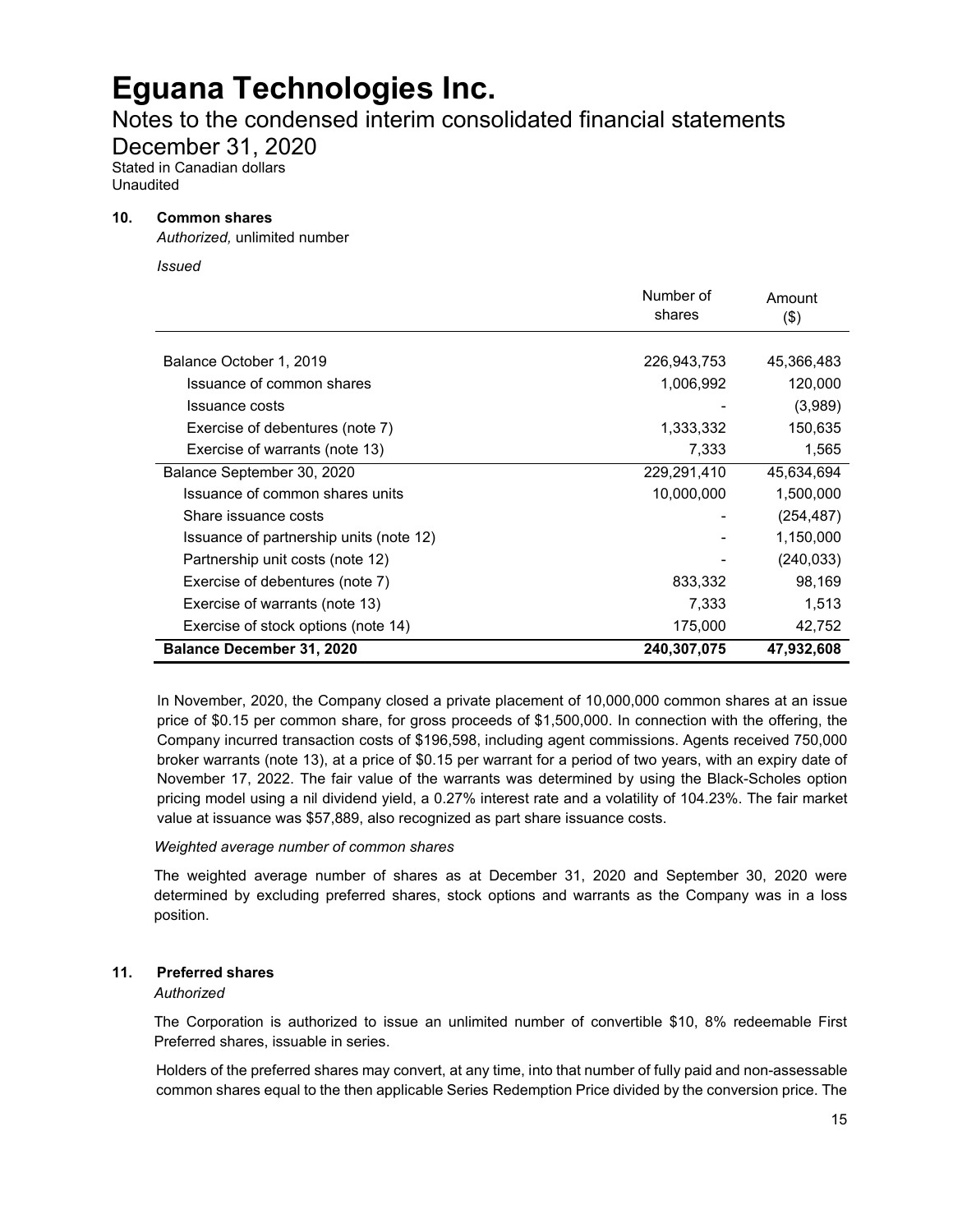### Notes to the condensed interim consolidated financial statements

December 31, 2020

Stated in Canadian dollars Unaudited

> conversion for the preferred shares includes a fixed conversion price on the initial subscription plus the conversion of accreted dividends to common shares. The accreted dividend conversion price is based on the closing price of the common shares on the day prior to the conversion.

> The fixed conversion price for each of the issued series outstanding as at December 31, 2020 is as follows:

- Series 8 \$1.00
- Series A \$0.24

*Issued*

|                                                                                       | Number of<br>shares | Amount<br>(\$)     |
|---------------------------------------------------------------------------------------|---------------------|--------------------|
| Series 8                                                                              |                     |                    |
| Balance October 1, 2019, September 30, 2020 and<br>December 31, 2020                  | 1                   |                    |
| Balance October 1, 2019, September 30, 2020 and<br>December 31, 2020                  | 434.860             | 567,154            |
| Total preferred shares December 31, 2020<br>Total preferred shares September 30, 2020 | 434.861<br>434.861  | 567,155<br>567,155 |

#### **12. EGT Markets Limited Partnership**

EGT Markets Limited Partnership, is an Alberta limited partnership, which carries on the business of commercializing manufacturing and marketing inverters under license from Eguana and certain of Eguana's subsidiaries. The general partner of EGTLP is Sustainable Energy Systems Inc. ("SES") which exercises control over EGTLP's operations. The limited partners of EGTLP are Eguana, and from time to time, private investors who have provided capital to EGTLP by purchasing LP Units at a price of \$1,000 per LP Unit.

As limited partners of EGTLP, on December 31 of each year the LP Unit Holders are entitled to deduct their share of non-capital losses of EGTLP for the year to a maximum of \$1,000 per LP Unit. As a result, 99.99% of non-capital losses are not available to Eguana to offset future taxable income realized by the Company.

The financial results of EGTLP have been consolidated with the financial results of Eguana since inception as SES has full control over the operations of EGTLP and Eguana has at all times the right to acquire all the LP Units not held by it directly.

In November 2020, EGTLP issued 1,150 EGT Markets Limited Partnership units at a price of \$1,000 per unit resulting in gross proceeds of \$1,150,000. In connection with the issuance, the Company paid the agent a cash commission of \$86,250 and issued 574,942 broker warrants (note 14) at a price of \$0.15 per warrant for a period of two years, with an expiry date of November 2, 2022. Legal and other costs of \$107,026 related to the issue of the partnership units were incurred. The fair value of the warrants was determined by using the Black-Scholes option pricing model using a nil dividend yield, a 0.26% interest rate and a volatility of 104.72%. The fair market value of the warrants at issuance was \$46,757 and has been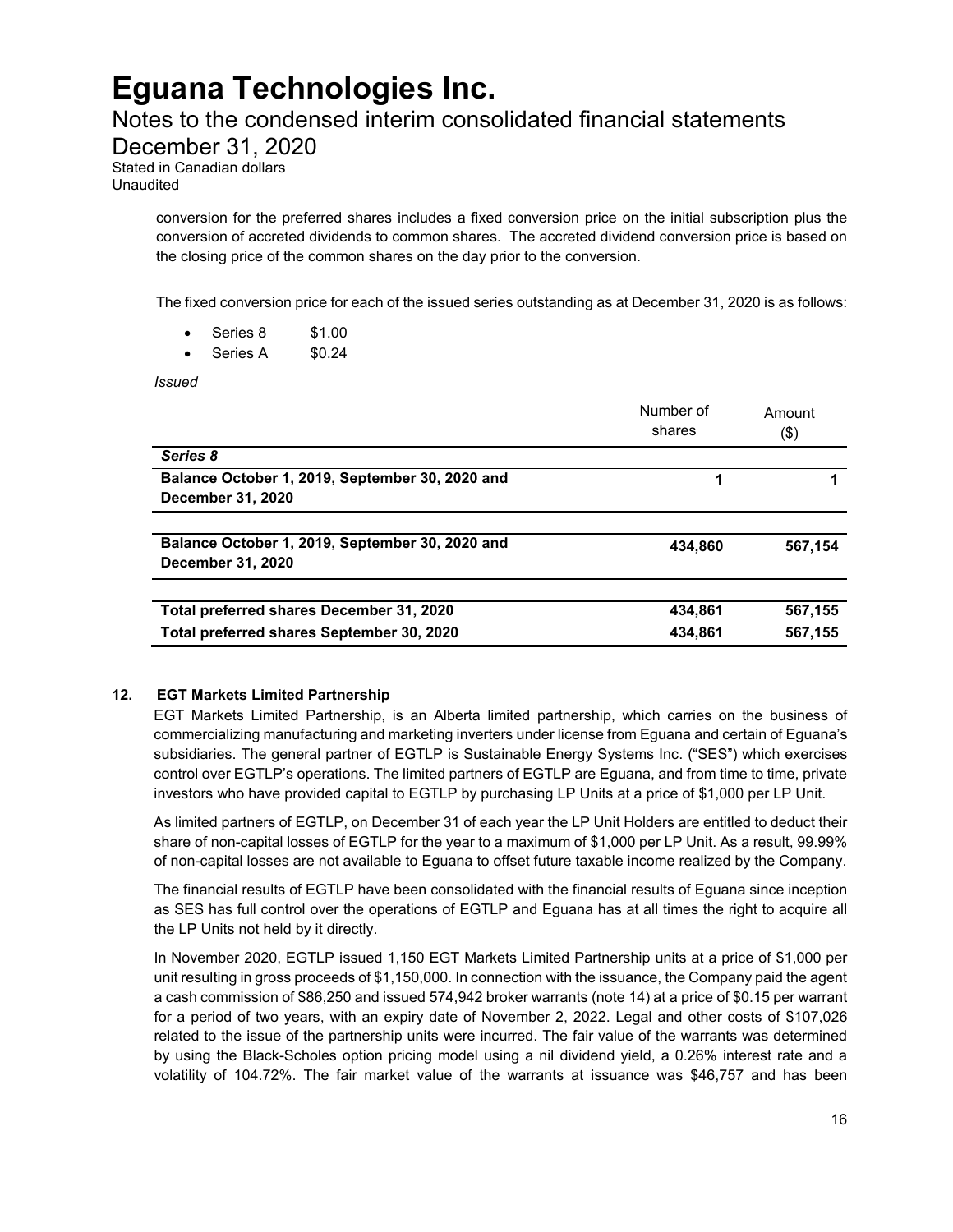### Notes to the condensed interim consolidated financial statements

December 31, 2020

Stated in Canadian dollars Unaudited

> recognized as share issuance costs. If the Company exercises its right to acquire all LP units, 7,665,900 common shares will be issued.

#### **13. Warrants**

Changes in the Company's purchase warrants are as follows:

|                                  | <b>Issued with</b><br>common shares<br>and debt<br>(# ) | <b>Broker</b><br>warrants<br>$^{(#)}$ | Total<br>purchase<br>warrants<br>(# ) | Allocated<br>fair market<br>value |
|----------------------------------|---------------------------------------------------------|---------------------------------------|---------------------------------------|-----------------------------------|
|                                  |                                                         |                                       |                                       |                                   |
| Balance October 1, 2019          | 26,381,762                                              | 1,677,443                             | 28,059,205                            | 1,187,433                         |
| Warrants issued                  | 4,161,333                                               | 3,333                                 | 4,164,666                             | 411,176                           |
| Warrants exercised               |                                                         | (7, 333)                              | (7, 333)                              | (744)                             |
| Warrants expired                 | (8, 101, 946)                                           | (271, 833)                            | (8,373,779)                           | (88,634)                          |
| Balance September 30, 2020       | 22,441,149                                              | 1,401,610                             | 23,842,759                            | 1,509,231                         |
| Warrants issued                  | ٠                                                       | 1,328,608                             | 1,328,608                             | 104,977                           |
| Warrants exercised               |                                                         | (7, 333)                              | (7, 333)                              | (744)                             |
| <b>Balance December 31, 2020</b> | 22,441,149                                              | 2,722,885                             | 25,164,034                            | 1,613,464                         |

As consideration for the Senior Loan debt amendment (note 7), the Company issued 4,161,333 warrants to its Senior Lender. The warrants convert into an equal number of shares with an exercise price of \$0.06 per common share for a period of five years from the date of the debenture.

The ITOCHU Debentures (note 8) are convertible into Units of the Company, at a price of \$0.15 per unit. Each Unit consists of one Common Share and one-half of one Warrant. Each whole Warrant shall enable the holder thereof to acquire an additional Common Share at a price of \$0.20 per share for a period of three years following the closing date of the issuance of the ITOCHU Debentures. In the event the ITOCHU Debentures are converted into Units, 16,666,666 common share purchase warrants which convert into an equal number of shares with an exercise price of \$0.20 per common share for a period of three years from the date of the ITOCHU Debenture will be issued. The Company measured the fair value of the ITOCHU Debenture conversion option at \$979,134, net of \$17,029 in transaction costs.

As consideration for the November 2020 private placement (note 10), the Company issued 750,000 warrants to its agents. The warrants convert into an equal number of shares with an exercise price of \$0.15 per common share for a period of two years from the date of the warrant.

As consideration for the November 2020 brokered LP unit issuance (note 12), the Company issued 574,942 warrants to its agents. The warrants convert into an equal number of shares with an exercise price of \$0.15 per common share for a period of two years from the date of the warrant.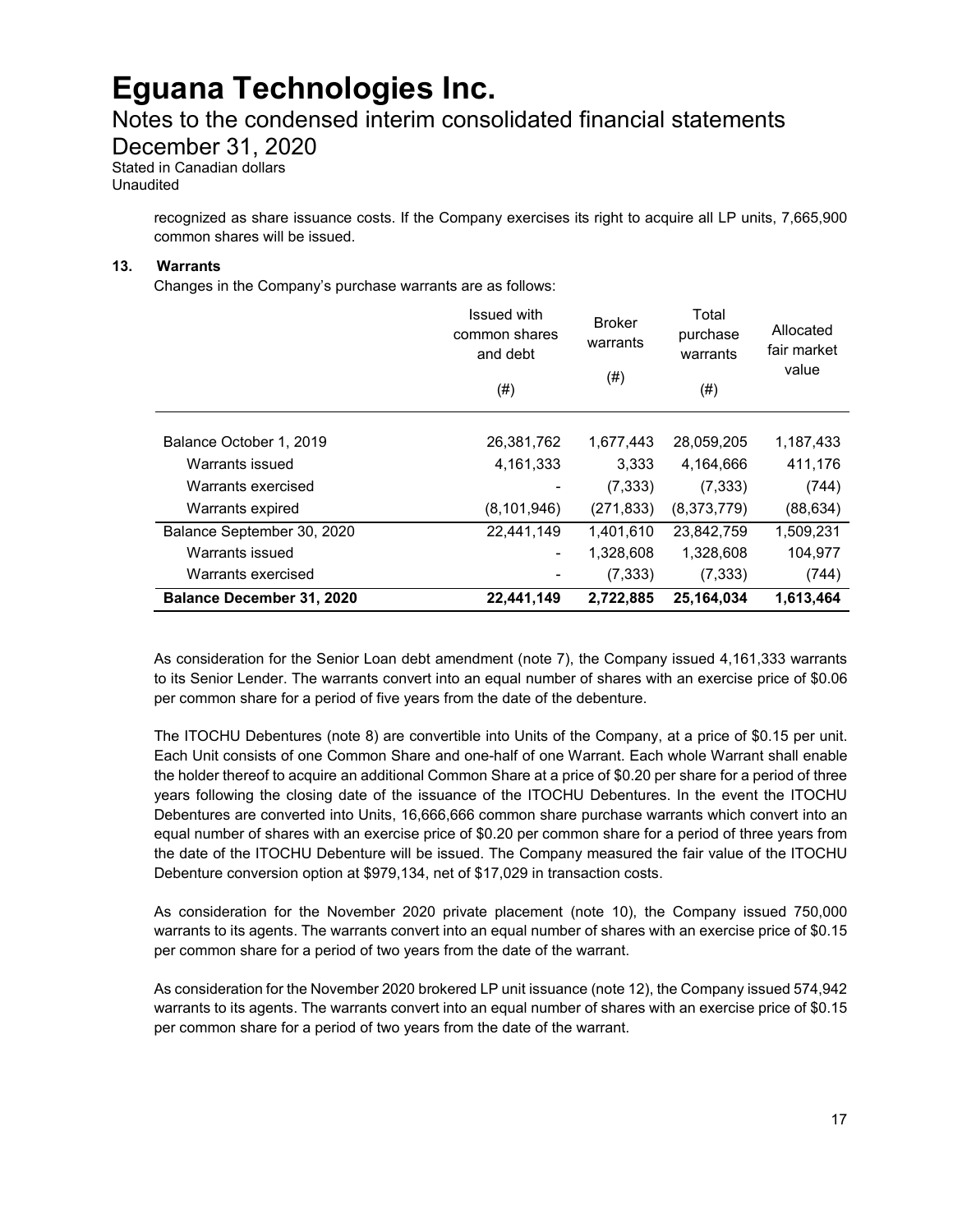Notes to the condensed interim consolidated financial statements

December 31, 2020

Stated in Canadian dollars Unaudited

Outstanding and exercisable warrants at December 31, 2020 were as follows:

| Range of exercise prices           | Warrants                | Weighted<br>average<br>exercise<br>prices $(\$)$ | Weighted<br>average<br>years to<br>expiry |
|------------------------------------|-------------------------|--------------------------------------------------|-------------------------------------------|
| $$0.01 - $0.20$<br>$$0.21 - $0.40$ | 23,925,939<br>1,238,095 | 0.17<br>0.21                                     | 2.03<br>0.64                              |
| <b>Balance December 31, 2020</b>   | 25,164,034              | 0.17                                             | 1.96                                      |

In the event the ITOCHU Debenture is converted into Units, the following warrants will be issued:

| Exercise price | Warrants   | Weighted<br>average<br>exercise<br>prices $(\$)$ | Weighted<br>average<br>years to<br>expiry |
|----------------|------------|--------------------------------------------------|-------------------------------------------|
| \$0.20         | 16,666,666 | 0.20                                             | 2.20                                      |

### **14. Contributed surplus**

The Company established the Stock Option Plan, which is accounted for in contributed surplus, whereby the Company may grant options to purchase common shares to directors, officers, employees, and consultants. The Stock Option Plan allows for a maximum term on any options of ten years. The Company, at the discretion of the board of directors, may issue up to a maximum of 22,861,000 options. The shareholders approved the Stock Option Plan on October 8, 2020. The minimum price at which the options may be granted is the closing price of the common shares on the TSX-V on the date immediately prior to the date of issue.

|                                  | Number of<br>options to<br>employees | Weighted<br>average<br>price to<br>employees | Number of<br>options to<br>non-<br>employees | Weighted<br>average<br>price to<br>non-<br>employees |
|----------------------------------|--------------------------------------|----------------------------------------------|----------------------------------------------|------------------------------------------------------|
|                                  |                                      |                                              |                                              |                                                      |
| Balance October 1, 2019          | 6,537,052                            | 0.27                                         | 2,265,264                                    | 0.27                                                 |
| Granted                          | 2,305,000                            | 0.15                                         | 500,000                                      | 0.09                                                 |
| Forfeited                        | (385,000)                            | (0.21)                                       | (50,000)                                     | (0.30)                                               |
| Balance September 30, 2020       | 8,457,052                            | 0.24                                         | 2.715.264                                    | 0.24                                                 |
| Granted                          |                                      |                                              | 4.500.000                                    | 0.24                                                 |
| Exercised                        | (175,000)                            | (0.12)                                       |                                              |                                                      |
| Forfeited                        | (205,000)                            | (0.19)                                       |                                              |                                                      |
| <b>Balance December 31, 2020</b> | 8,077,052                            | 0.24                                         | 7,215,264                                    | 0.24                                                 |

Weighted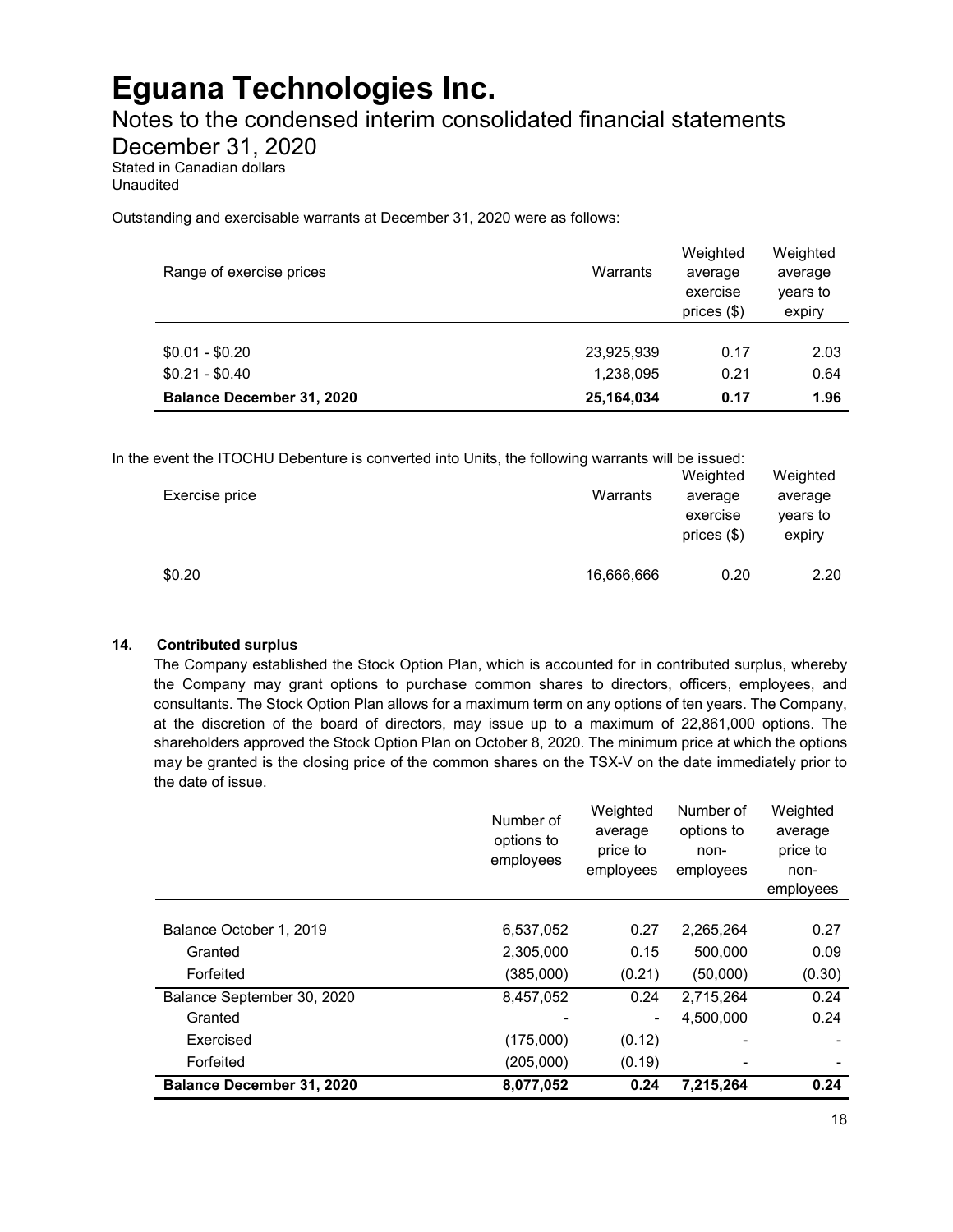Notes to the condensed interim consolidated financial statements

December 31, 2020

Stated in Canadian dollars Unaudited

The following summarizes information about stock options outstanding as at December 31, 2020:

|                                  |            | Outstanding options                 |                                           | Exercisable options |                                     |
|----------------------------------|------------|-------------------------------------|-------------------------------------------|---------------------|-------------------------------------|
|                                  | Options    | Weighted<br>average<br>price $(\$)$ | Weighted<br>average<br>years to<br>expiry | Options             | Weighted<br>average<br>price $(\$)$ |
| $$0.01 - $0.30$                  | 11,735,000 | 0.20                                | 5.05                                      | 7,801,673           | 0.21                                |
| $$0.31 - $0.40$                  | 3,522,316  | 0.36                                | 3.21                                      | 3,522,316           | 0.36                                |
| $$0.41 - $0.50$                  | 35,000     | 0.44                                | 3.29                                      | 35,000              | 0.44                                |
| <b>Balance December 31, 2020</b> | 15,292,316 | 0.24                                | 4.62                                      | 11,358,989          | 0.25                                |

The total share-based compensation calculated for the three -months ended December 31, 2020, was \$432,051 (December 31, 2019 – \$37,916).

In December 2020, the Company entered into an agreement with a capital markets advisory firm under which the firm will provide services over a term of up to 24 months for compensation consisting of incentive stock options to acquire up to an aggregate of 8,000,000 common shares. The incentive stock options are issuable as follows:

- 4,500,000 incentive stock options at a strike price of \$0.24 per share, with an expiry of December 4, 2023 upon execution of the agreement (issued in December 2020).
- 1,500,000 incentive stock options at a market-based strike price to be determined if, as and when 3,012 unsecured convertible debentures issued for \$3,012,000 in 2019 convert into commons shares. Should these options be issued, they will have a 36-month term.
- 1,000,000 incentive stock options at a market-based strike price on the 12-month anniversary date of the advisory firm agreement in December 2021. Should these options be issued, they will have a 36 month term.
- 1,000,000 incentive stock options at a market-based strike price on the 18-month anniversary date of the advisory firm agreement in June 2022. Should these options be issued, they will have a 36-month term.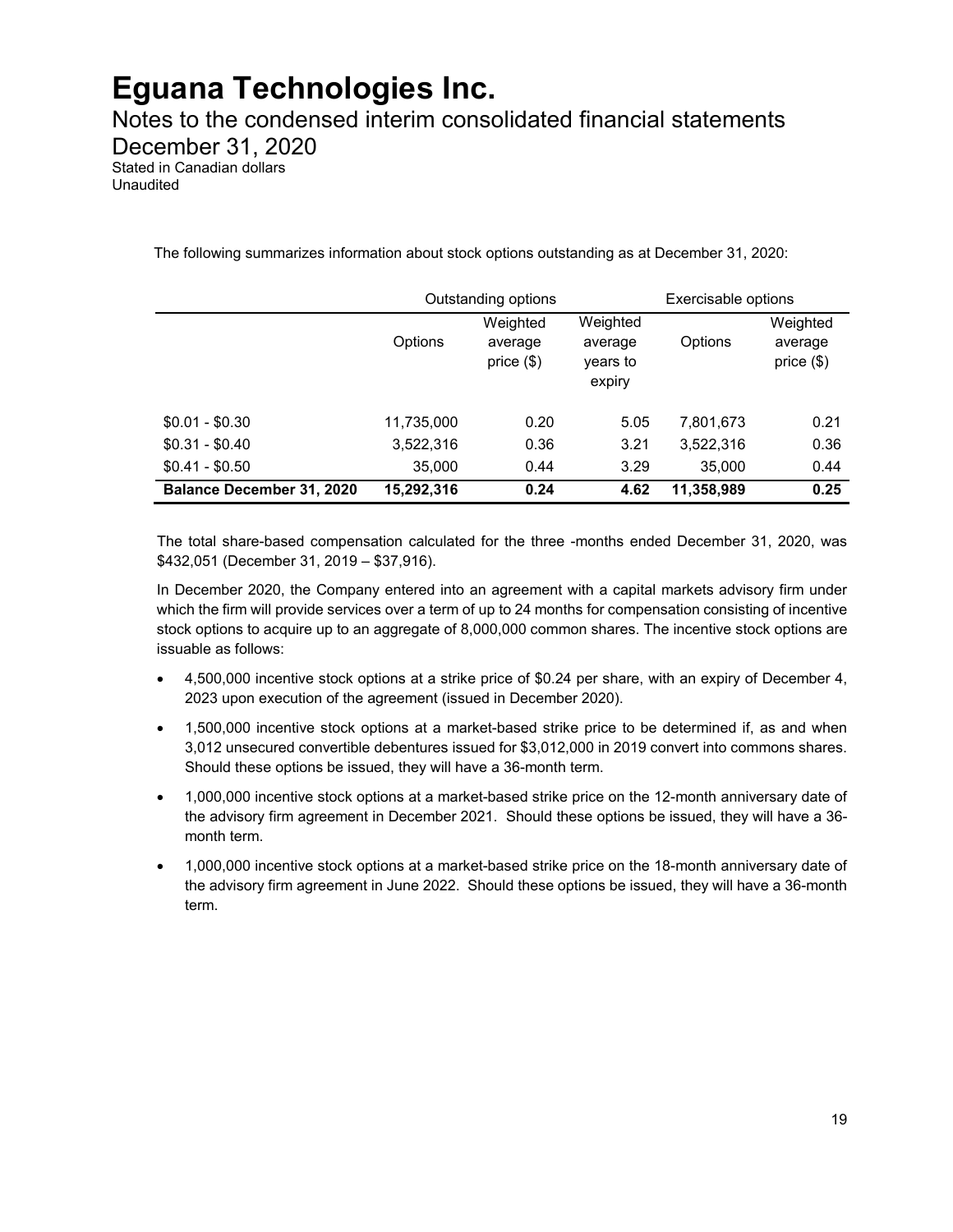### Notes to the condensed interim consolidated financial statements

December 31, 2020

Stated in Canadian dollars Unaudited

> The fair values of Eguana stock options granted have been estimated on their respective grant dates using the Black-Scholes valuation model and the following assumptions:

|                             | December 31<br>2020 | September 30<br>2020 |
|-----------------------------|---------------------|----------------------|
|                             |                     |                      |
| Risk free interest rate     | 0.30%               | $0.27\% - 0.36\%$    |
| Expected volatility (1)     | 104%                | $107\% - 114\%$      |
| Dividend yield              | ٠                   |                      |
| Expected life (years)       | 3                   | $3 - 10$             |
| Weighted average fair value | 0.06                | 0.12                 |

(1) Expected volatility is estimated by considering historic average share price volatility over 5 years

#### **15. Financial instruments fair value**

The carrying value and fair value of financial instruments at December 31, 2020, is disclosed below by financial instrument category:

|                                          | Carrying<br>value | Fair value |
|------------------------------------------|-------------------|------------|
| Accounts receivable                      | 786.852           | 786.852    |
| Accounts payable and accrued liabilities | 4,149,073         | 4.149.073  |
| Derivative liability                     | 1,140,221         | 1,140,221  |

The Company categorizes its financial instruments carried at fair value into one of three different levels depending on the observability of the inputs employed in the measurement. The Company valued cash using Level 1 input, the other liabilities, debentures, preferred shares, lease liability and long-term loan were measured at fair value on initial recognition using Level 2 inputs (notes 6-9) and the derivative liability was measured at fair value using level 2 inputs (notes 6).

- Level 1 Quoted prices are available in active markets for identical assets or liabilities as of the reporting date. Active markets are those in which transactions occur in sufficient frequency and volume to provide pricing information on an ongoing basis.
- Level 2 Pricing inputs are other than quoted prices in active markets included in Level 1. Prices in Level 2 are either directly or indirectly observable as of the reporting date. Level 2 valuations are based on inputs, including quoted forward prices for commodities, time value and volatility factors, which can be substantially observed or corroborated in the marketplace.
- Level 3 Valuations in this level are those with inputs for the asset or liability that are not based on observable market data.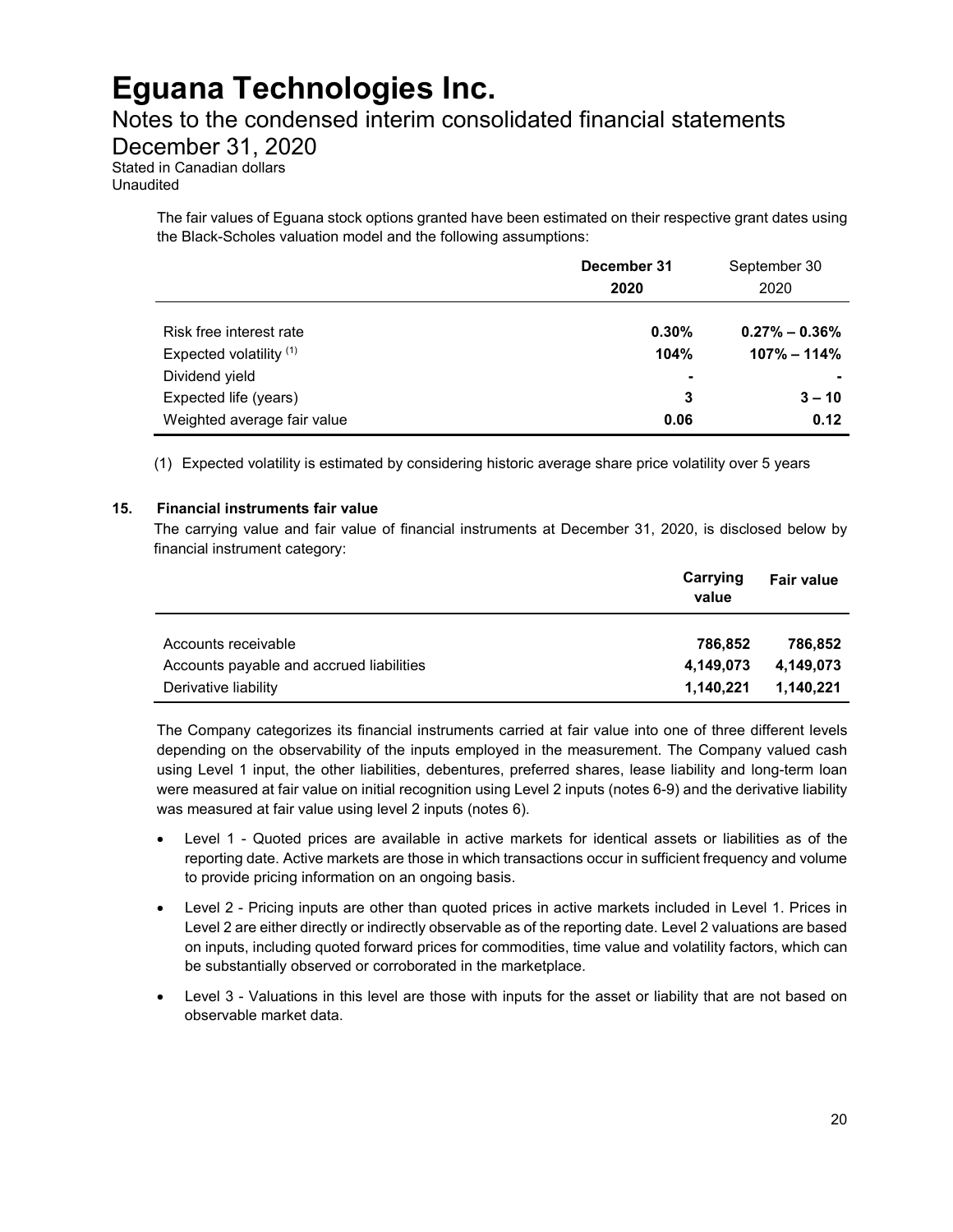### Notes to the condensed interim consolidated financial statements

December 31, 2020

Stated in Canadian dollars Unaudited

### **16. Related party transactions**

Other than as disclosed elsewhere in these condensed interim consolidated financial statements, the Company had the following related party transactions with directors and key management personnel:

| Salaries and benefits            | Three months ended                           |         |
|----------------------------------|----------------------------------------------|---------|
|                                  | December 31,<br>December 31,<br>2020<br>2019 |         |
| General and administrative       | 117,807                                      | 113,690 |
| Selling and marketing            | 71,654                                       | 70,043  |
| Product research and development | 16,596                                       | 16,269  |
|                                  | 206,057                                      | 200,002 |

Included in accounts payable and accrued liabilities is \$861,013 (September 30, 2020 - \$777,194) due to directors and key management personnel.

Share based expenses to officers and a director was \$24,714 for the three-months ended December 31, 2020 (December 31, 2019 - \$19,310).

In June and August 2019, key management personnel and the significant shareholder of the Company purchased 1,321 Convertible Debenture Units at \$1,000 a Unit (note 8).

#### **17. Financing costs**

|                                              | Three months ended           |         |  |
|----------------------------------------------|------------------------------|---------|--|
|                                              | December 31.<br>December 31. |         |  |
|                                              | 2020                         | 2019    |  |
|                                              |                              |         |  |
| Accretion of debentures                      | 397,845                      | 186,262 |  |
| Accretion of other liabilities               | 63,411                       | 23,922  |  |
| Accretion of long-term debt                  | 60,540                       | 44,775  |  |
| Accretion of bridge loan                     |                              | 18.197  |  |
| Accretion of preferred shares                | 187,500                      | 169,764 |  |
| Change in fair value on derivative liability | (11, 779)                    | 31,268  |  |
| Accretion on lease liability                 | 14,130                       | 12,163  |  |
|                                              | 711,647                      | 486.351 |  |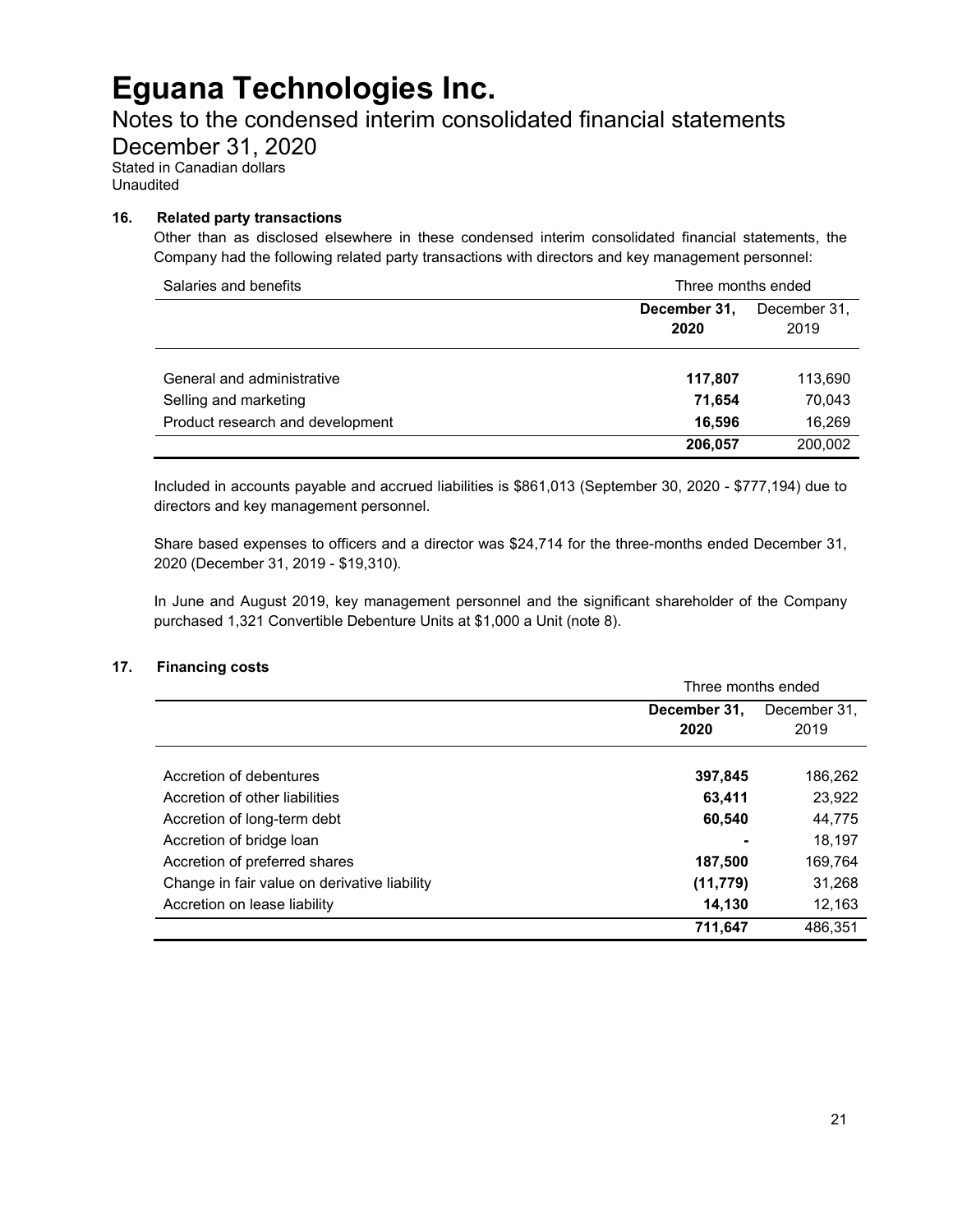### Notes to the condensed interim consolidated financial statements

December 31, 2020

Stated in Canadian dollars Unaudited

### **18. Supplemental information**

The changes in non-cash working capital for the three-months ended December 31, 2020 and 2019 is as follows:

|                                          | Three months ended |           |
|------------------------------------------|--------------------|-----------|
|                                          | December 31,       | December  |
|                                          | 2020               | 31, 2019  |
|                                          |                    |           |
| Operating activities                     |                    |           |
| Decrease (increase) in assets            |                    |           |
| Accounts receivable and advances         | (203, 385)         | 261,464   |
| Inventory                                | 74,794             | 1,183,295 |
| Prepaid expenses and deposits            | (1, 319)           | 116,464   |
|                                          | (129, 910)         | 1,561,223 |
| (Decrease) increase in liabilities       |                    |           |
| Accounts payable and accrued liabilities | (64, 180)          | 104,006   |
| Deferred revenue                         | (500,756)          | 734,558   |
|                                          | (694, 846)         | 2,399,787 |

### **19. Segmented information**

*Major customers*

The Company had one customer where sales were greater than 10% of total sales in the three-month period ended December 31, 2020 (December 31, 2019 – two). The customers had attributed sales of approximately \$2,053,154 for the three-month period ended December 31, 2020 (December 31, 2019 - \$2,191,125), respectively.

### *Revenue composition*

The Company generated \$2,323,787 of revenue (December 31, 2019 - \$2,384,799) from energy storage system sales with a cost of \$2,133,850 (December 31, 2019 - \$2,350,404) for the three-month period ended December 31, 2020, respectively. The Company generated \$nil of revenue (December 31, 2019 -\$250,362) from engineering services with a cost of \$nil (December 31, 2019 - \$54,668) for the three-month period ended December 31, 2020, respectively.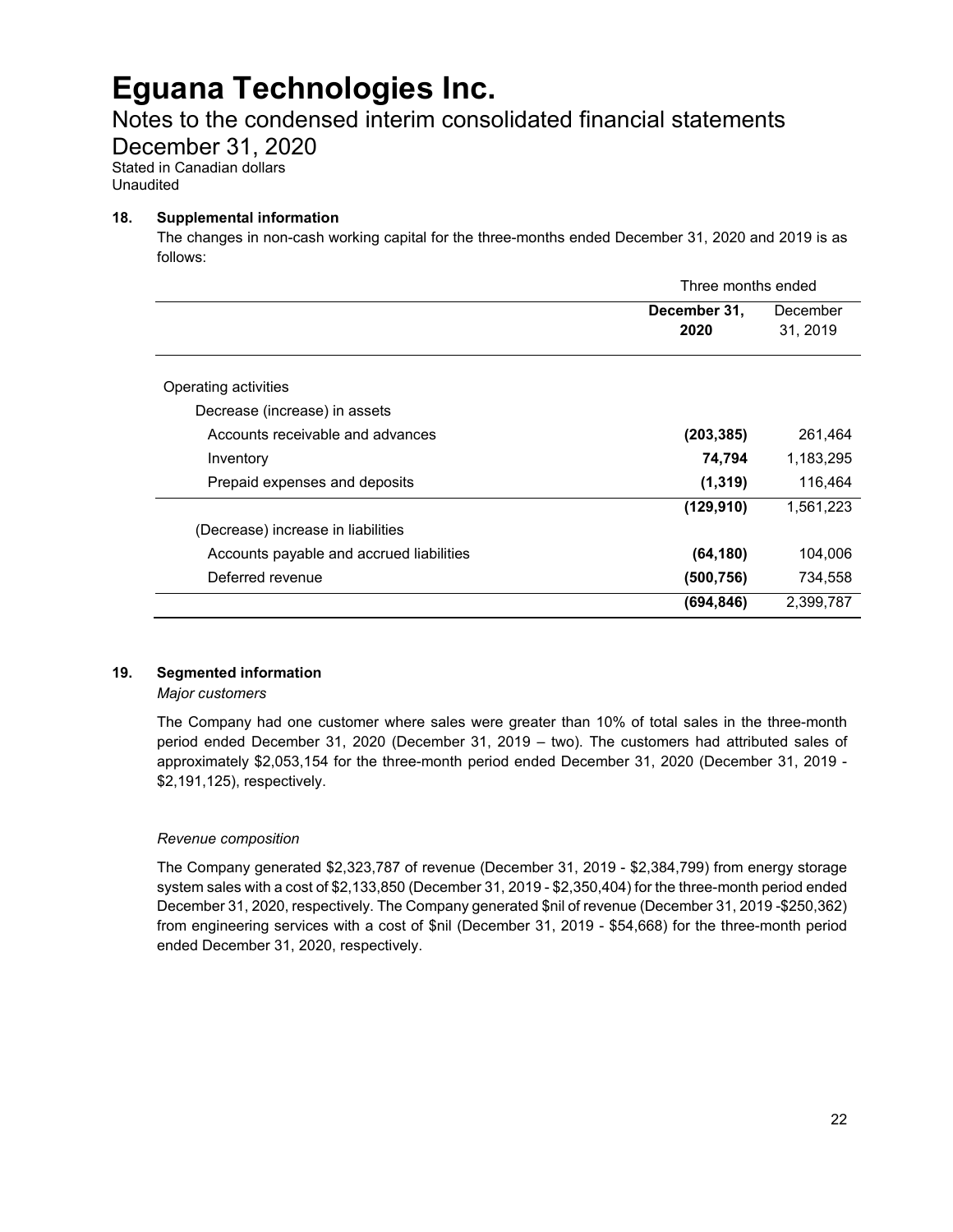### Notes to the condensed interim consolidated financial statements

December 31, 2020

Stated in Canadian dollars Unaudited

*Geographic Sales Revenue*

|                      | Three months ended |              |
|----------------------|--------------------|--------------|
|                      | December 31,       | December 31, |
|                      | 2020               | 2019         |
|                      |                    |              |
| Australia            | 36,428             | 52,715       |
| Asia                 | 11,862             | 250,362      |
| Canada               | ۰                  |              |
| Europe               | ٠                  | 293,435      |
| <b>United States</b> | 2,275,497          | 2,038,649    |
|                      | 2,323,787          | 2,635,161    |

### **20. Legal disputes**

The Company is in a dispute with a prior customer as a result of the cancellation of a supply contract. The Company is seeking full collection of the accounts receivable from the customer, in addition to other amounts from the customer because of the cancellation. The collection of the outstanding receivable is uncertain due to litigation risks and the entire receivable has been provided for. The customer, in return, has made warranty claims against the Company which the Company has denied. The Company has recorded a warranty provision to cover potential warranty claims arising from all sales, including sales to the customer. In the prior year, the customer made a counter claim against the Company.

There has been no change in the Euro denominated amounts for legal disputes from the prior year ends.

#### **21. Subsequent events**

#### *Stock options*

In January 2021, the Company granted incentive stock options to acquire 1,500,000 common shares at a strike price of \$0.35 per share, with an expiry of January 15, 2024.

Subsequent to December 31, 2020 and up to the date of these condensed interim consolidated financial statements, 1,450,000 common shares were issued in relation to option exercises.

#### *Warrants*

Subsequent to December 31, 2020 and up to the date of these condensed interim consolidated financial statements, 6,231,996 common shares were issued in relation to warrant exercises. Included in these warrant exercises were the 4,61,333 warrants granted to the Company's Senior Lender in consideration for the Senior Loan debt amendment (note 6).

#### *Convertible debt conversions*

On February 19, 2021, the Company announced it would be exercising its rights under the applicable agreements to force the conversion of certain convertible debentures (Note 7) as the volume weighted average trading price of the Company's common shares exceeded \$0.30 for a period of 20 consecutive trading days. As a result of this forced conversion, the Company will issue approximately 12,953,339 common shares in exchange for convertible debentures with a face value of \$1.943 million. Any accrued